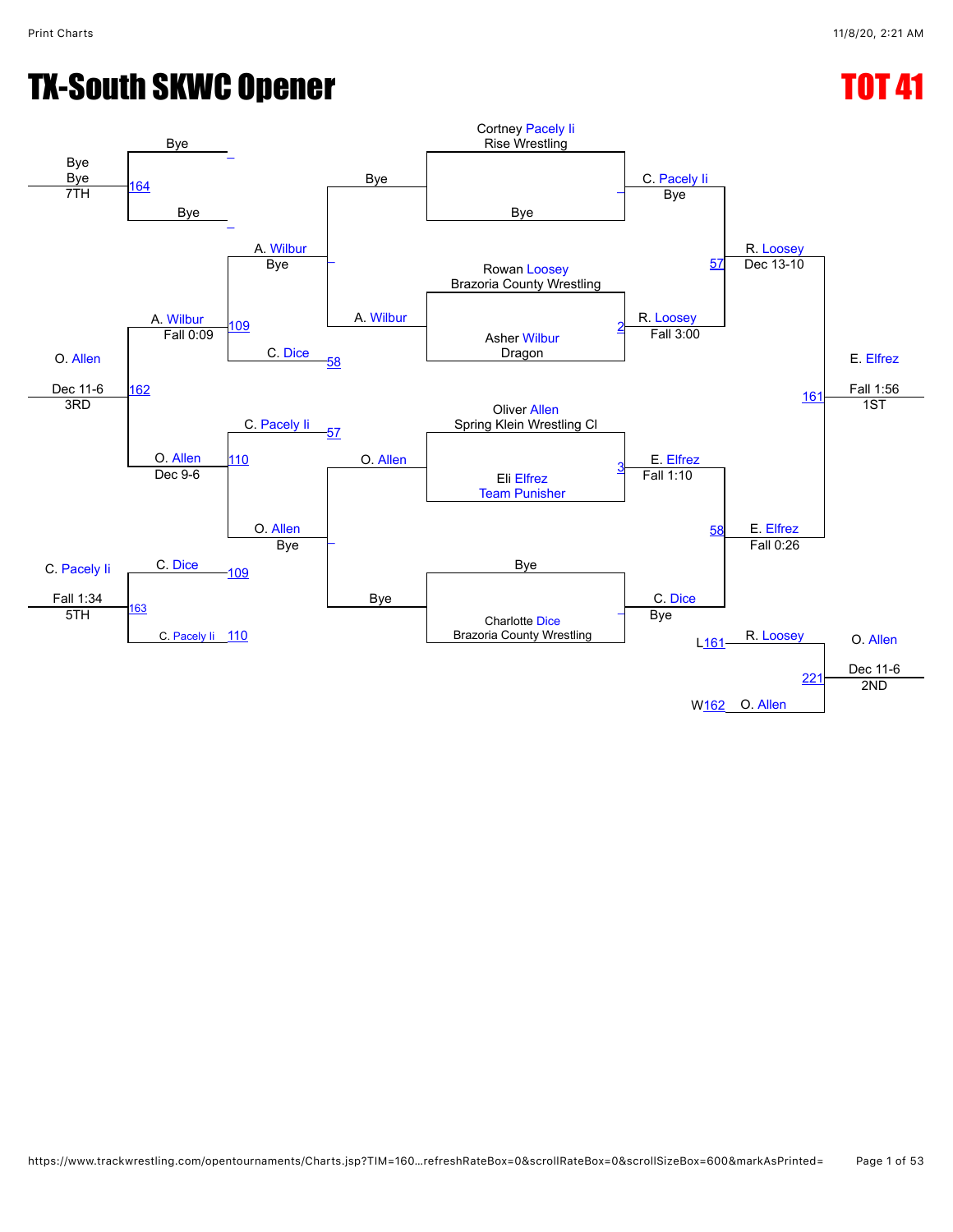## TX-South SKWC Opener TOT 44-48

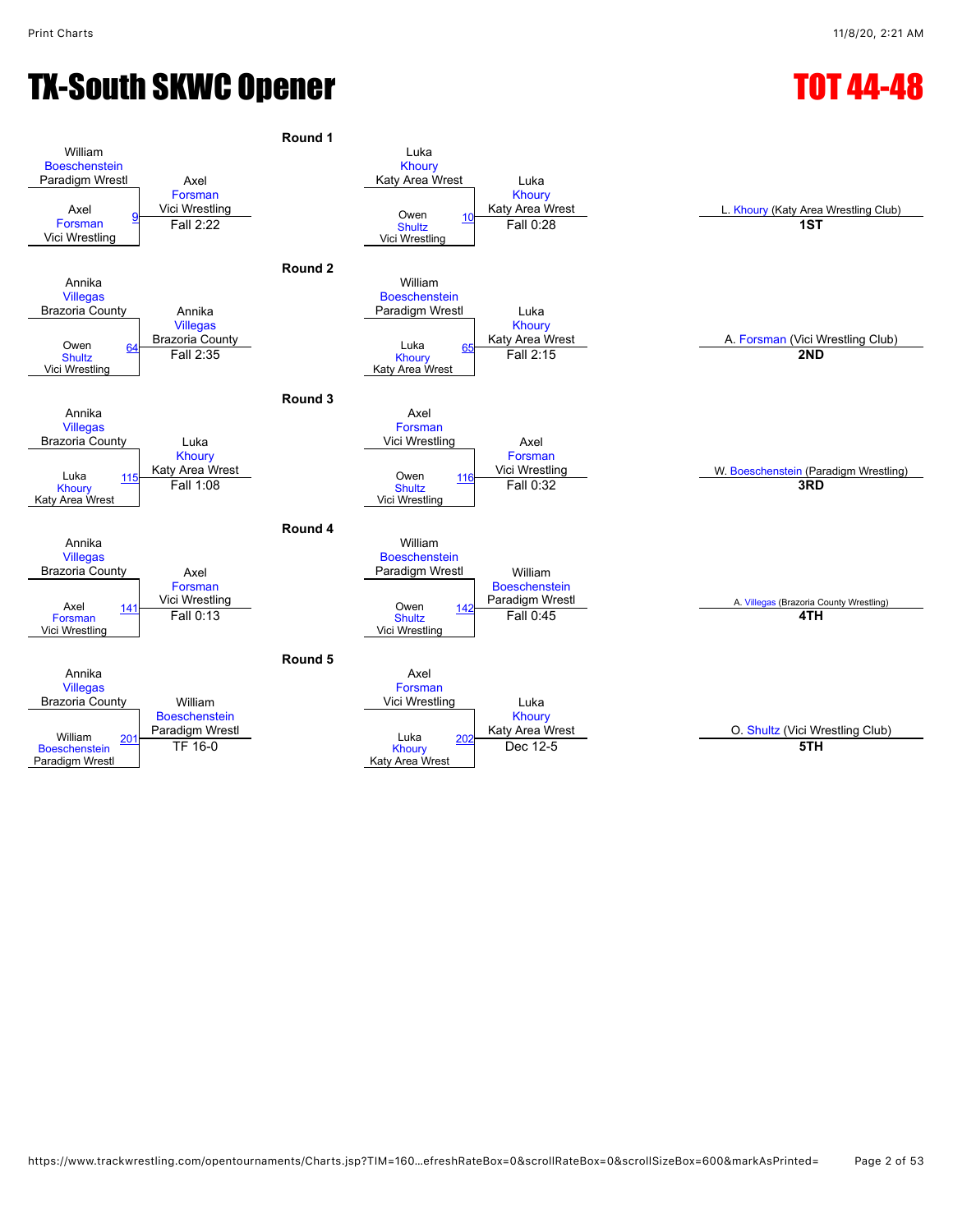#### TX-South SKWC Opener TOT 52-60

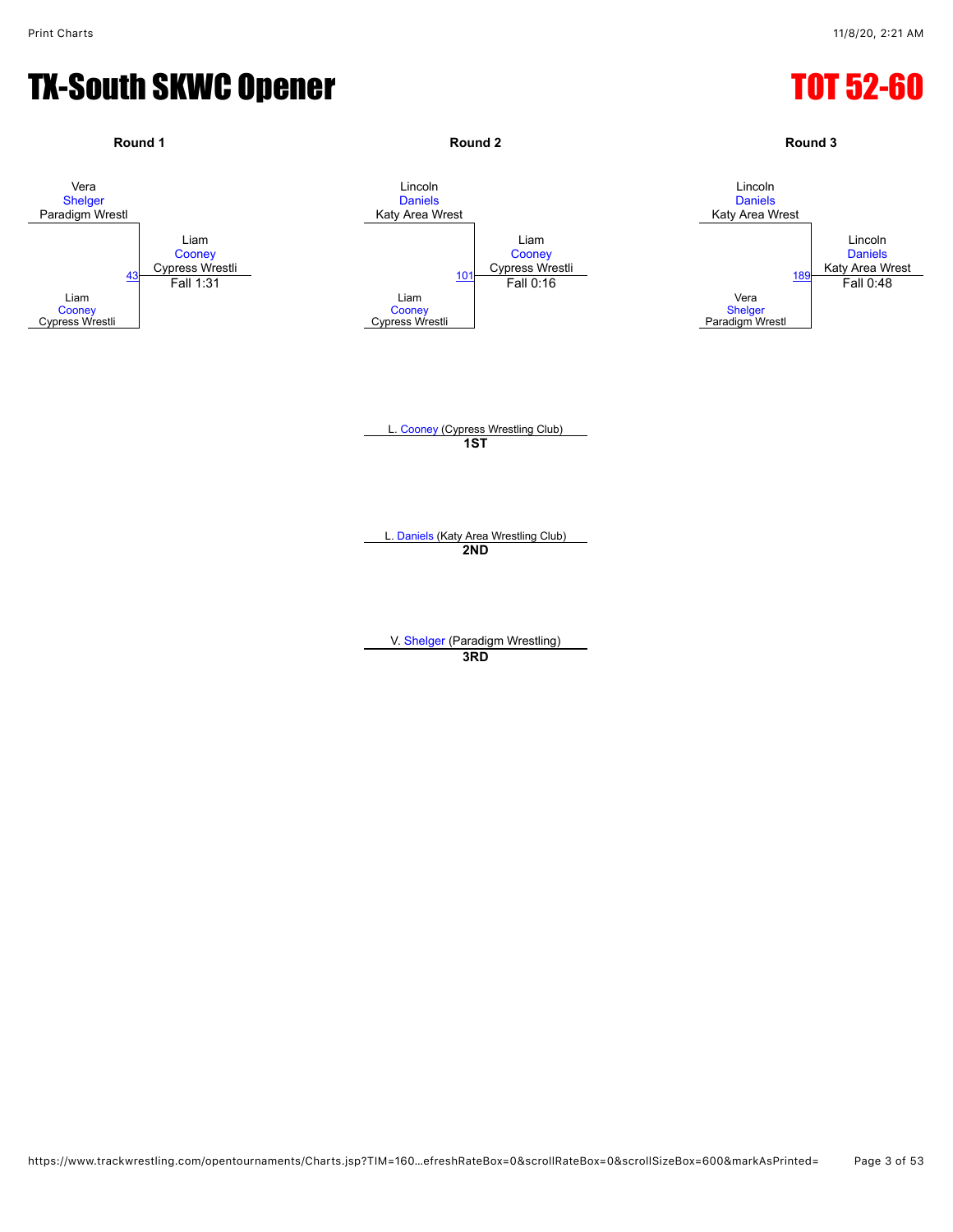#### TX-South SKWC Opener D1 42-46-50

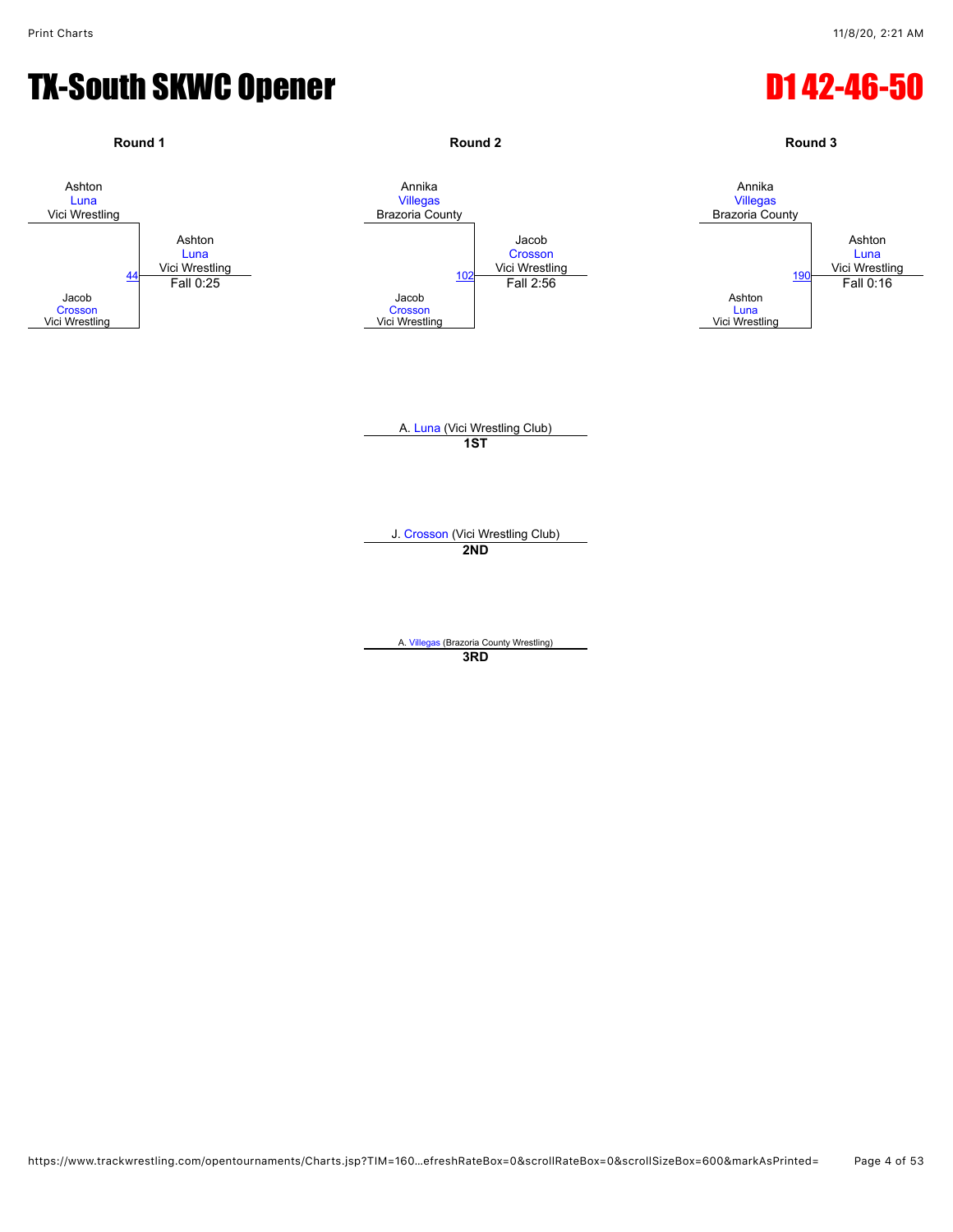### TX-South SKWC Opener **D1 55**



**4TH**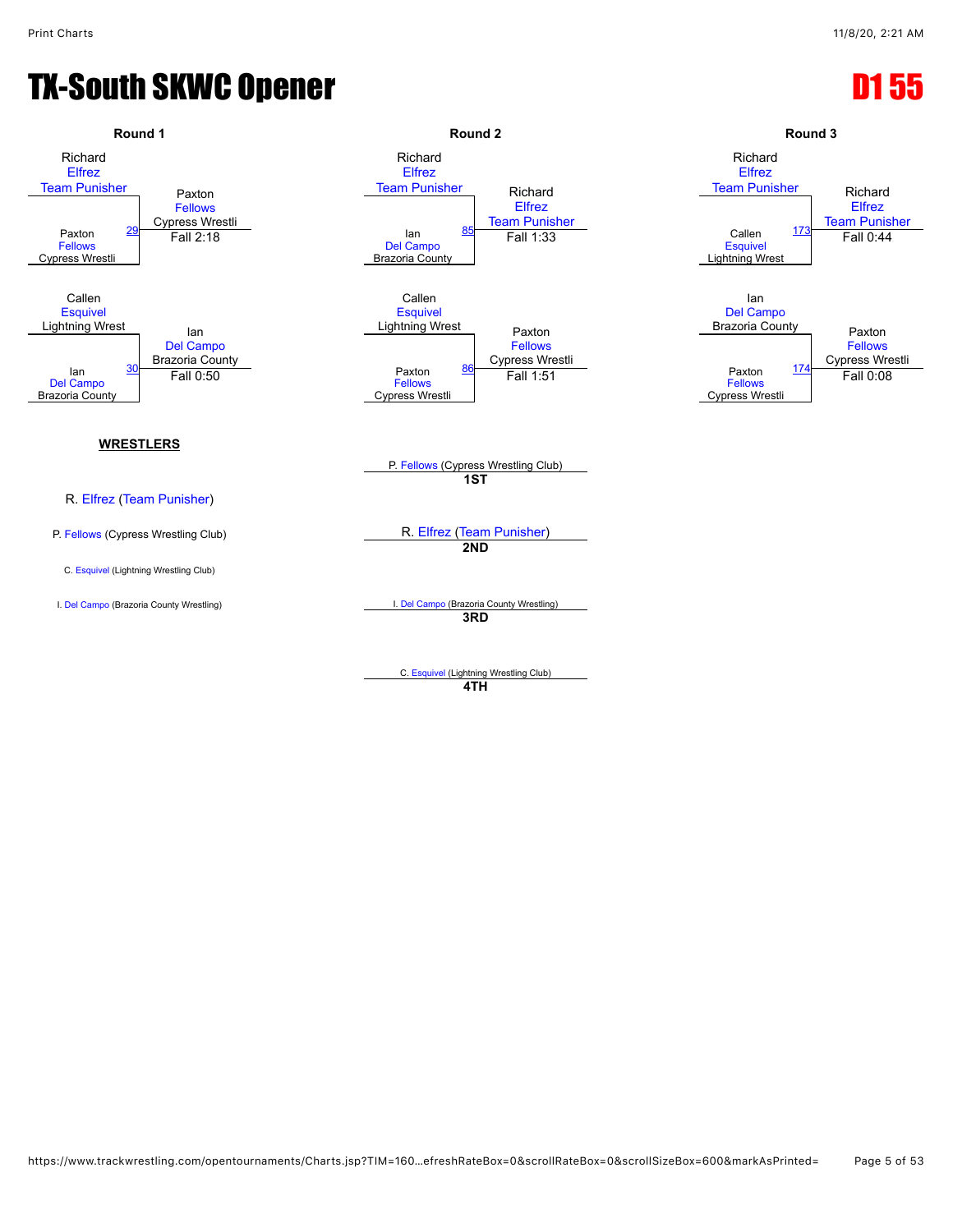## TX-South SKWC Opener **D1 60-65**

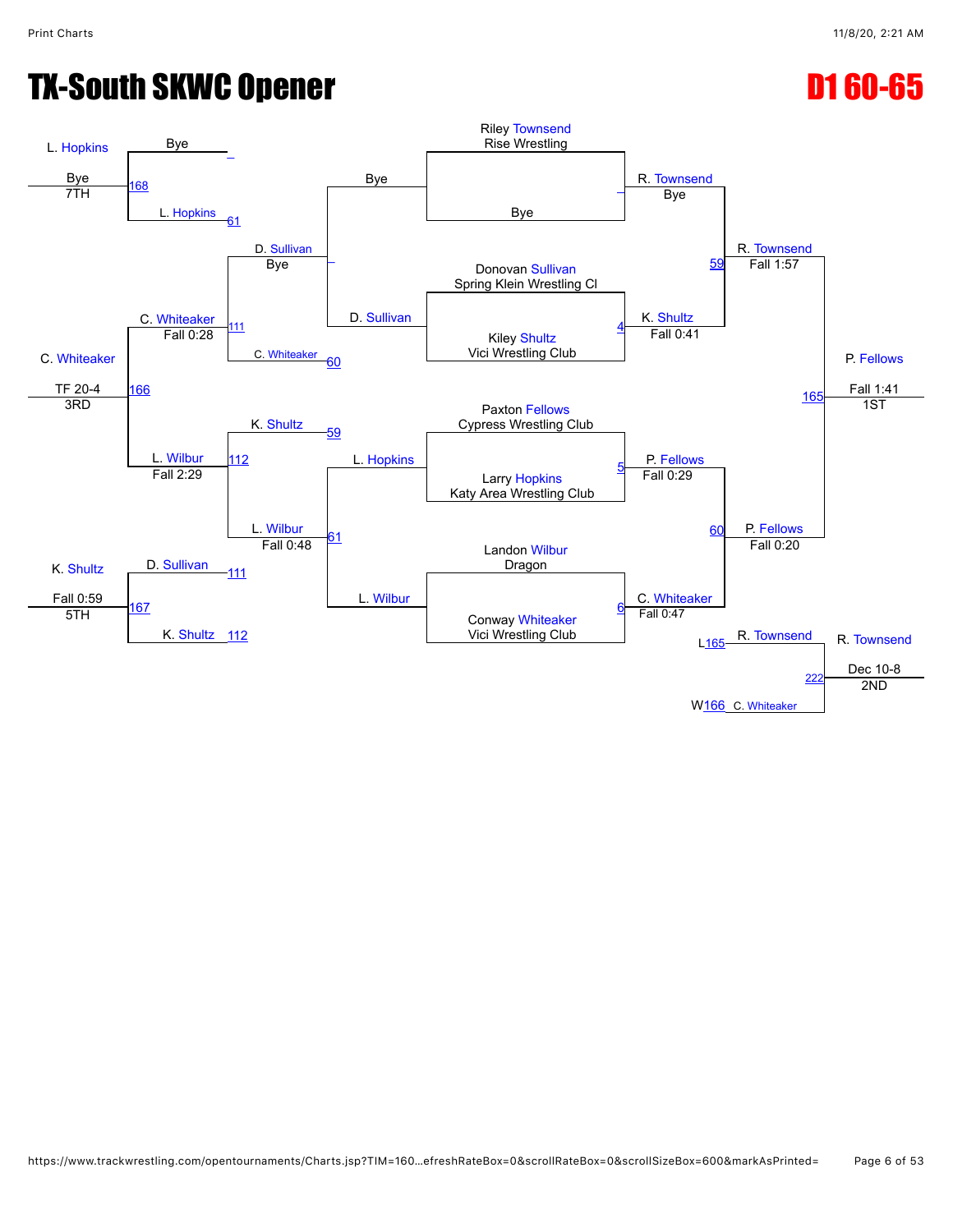## TX-South SKWC Opener **D2 52-55-58**



**4TH**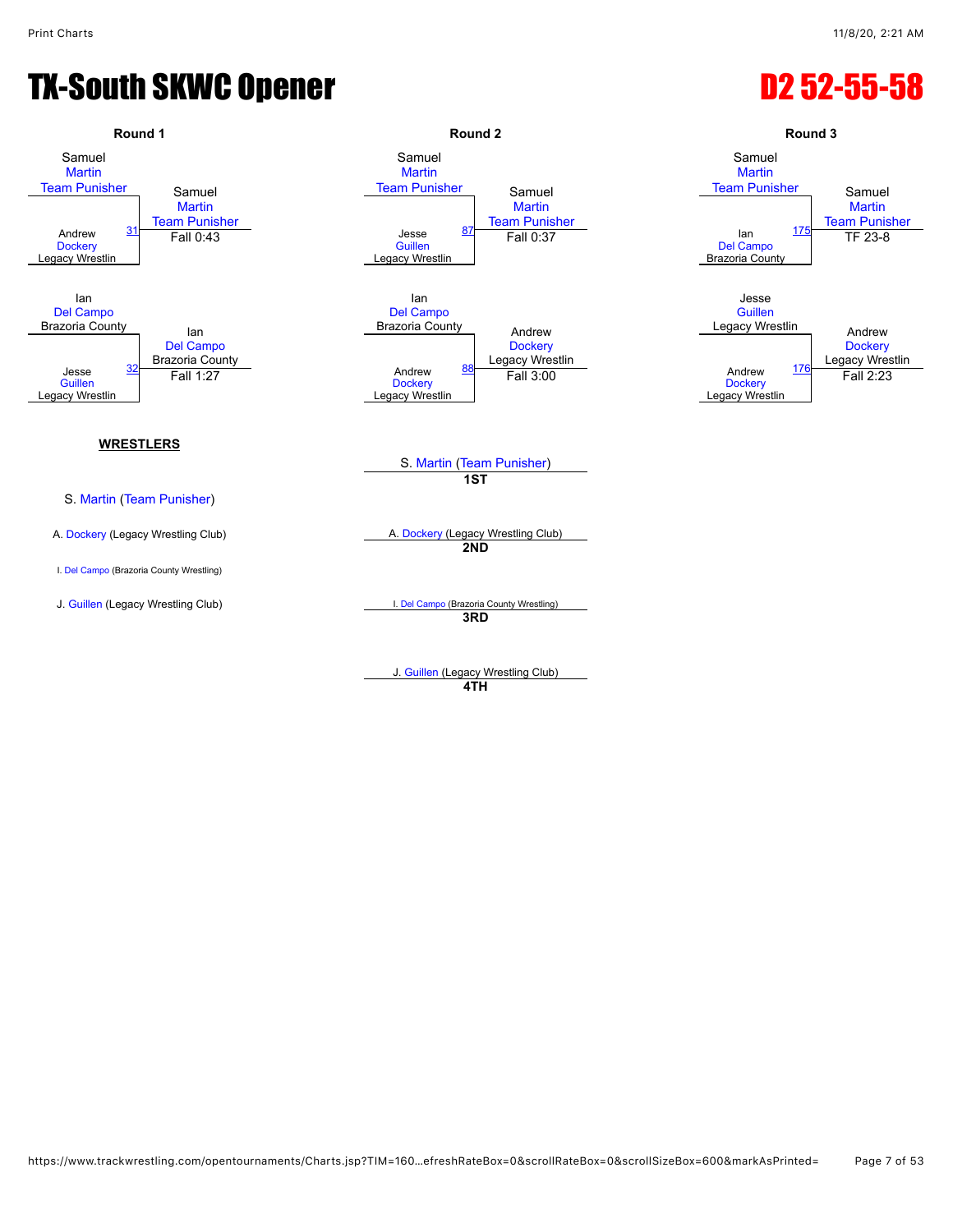## TX-South SKWC Opener **D2 61 and D2 61**

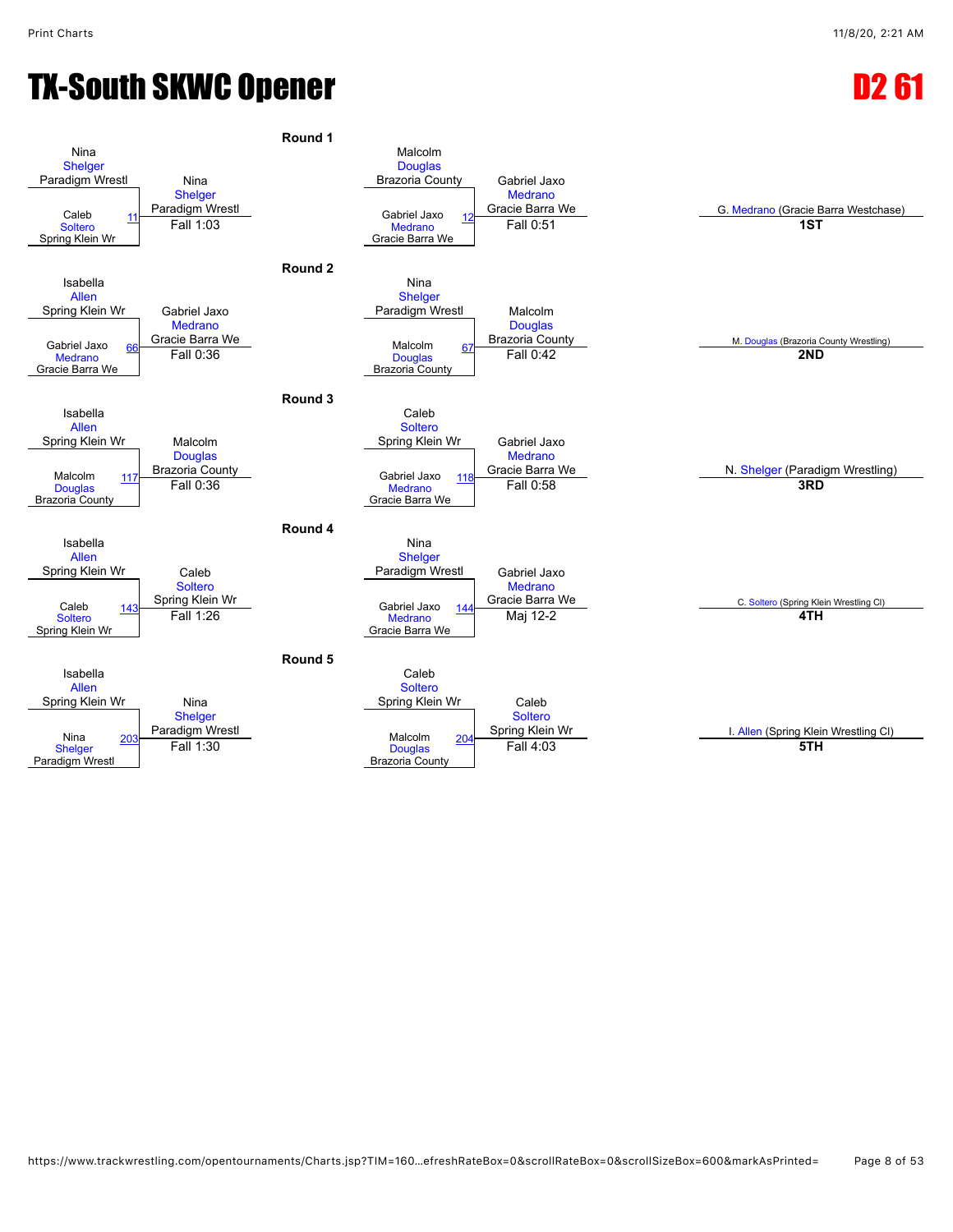## TX-South SKWC Opener **D2 65-70**

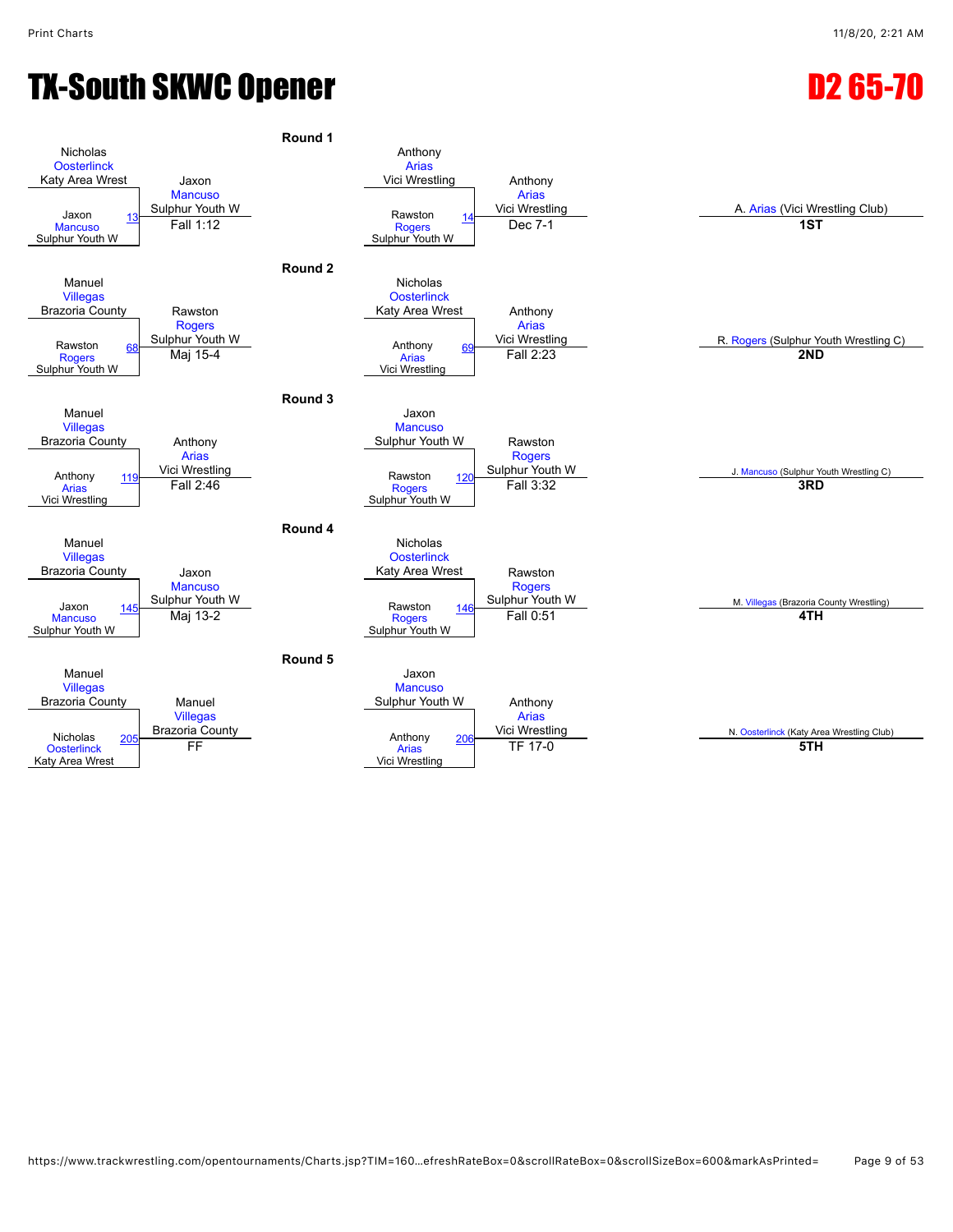## TX-South SKWC Opener **D2 75**

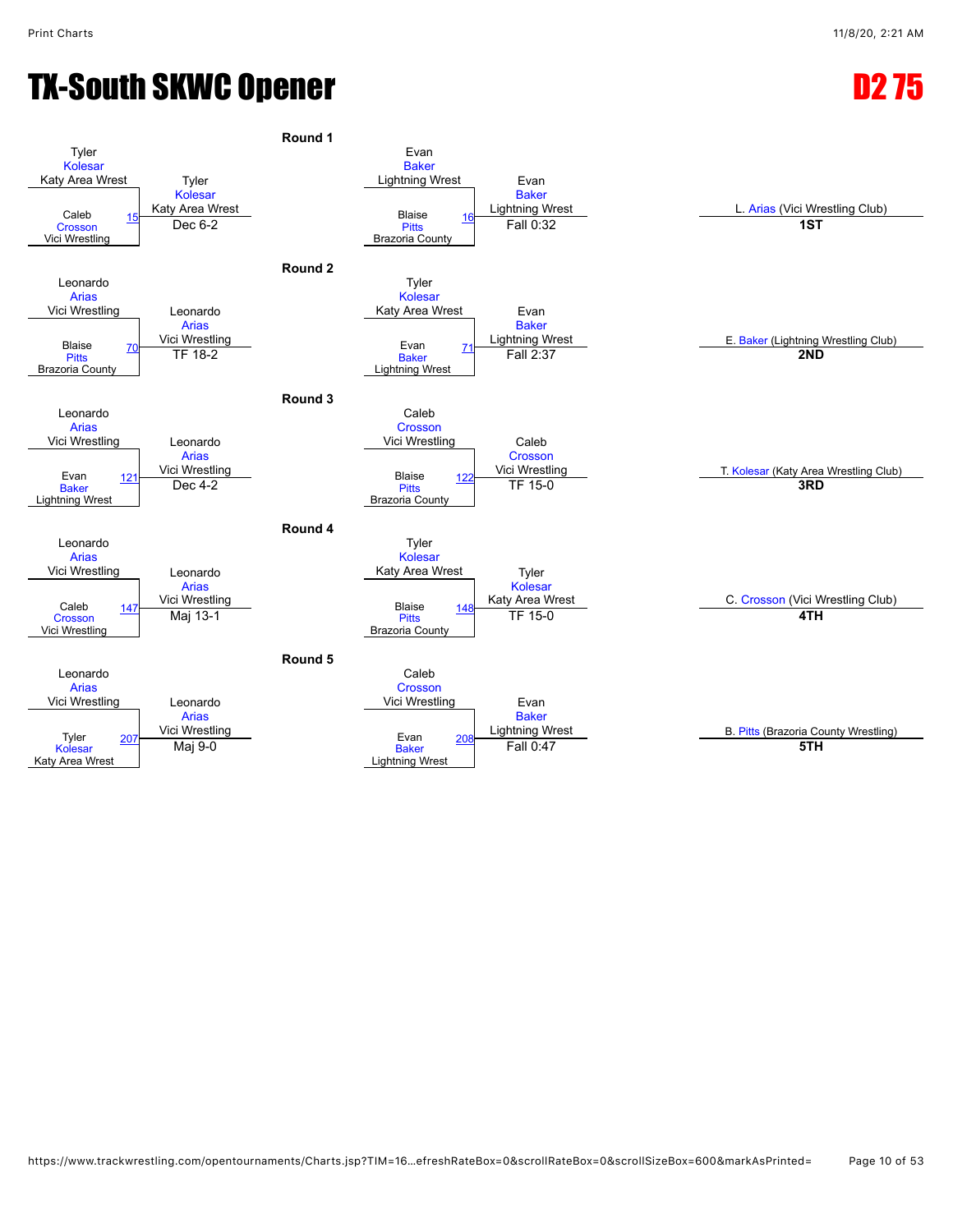#### TX-South SKWC Opener **D2 83-92-100**



G. [Huey](javascript:viewProfile(1170176096)) [\(Team Punisher\)](javascript:viewClub(232076))

**4TH**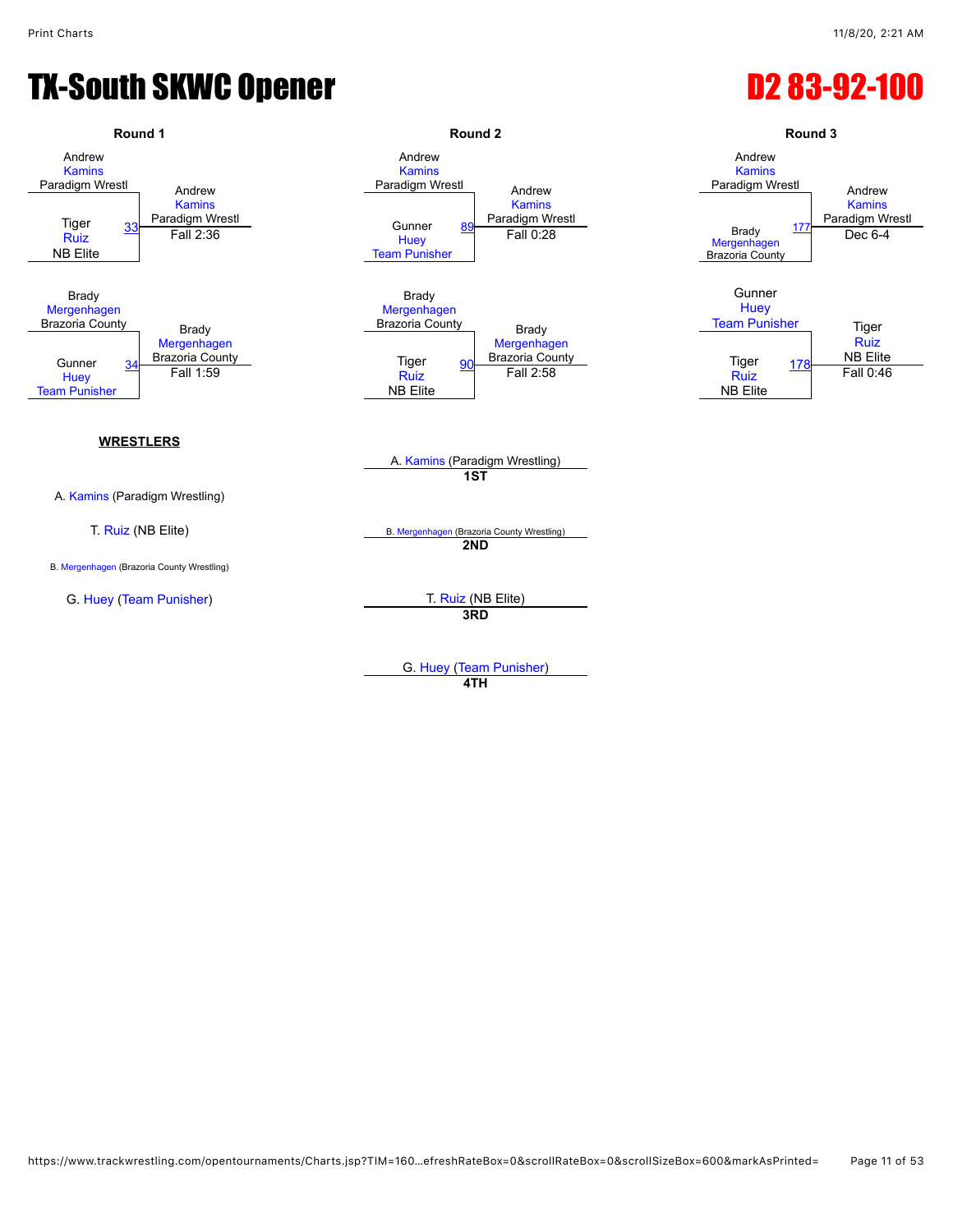## TX-South SKWC Opener **D3 56-60**



C. [Soltero](javascript:viewProfile(908161132)) (Spring Klein Wrestling Cl) **4TH**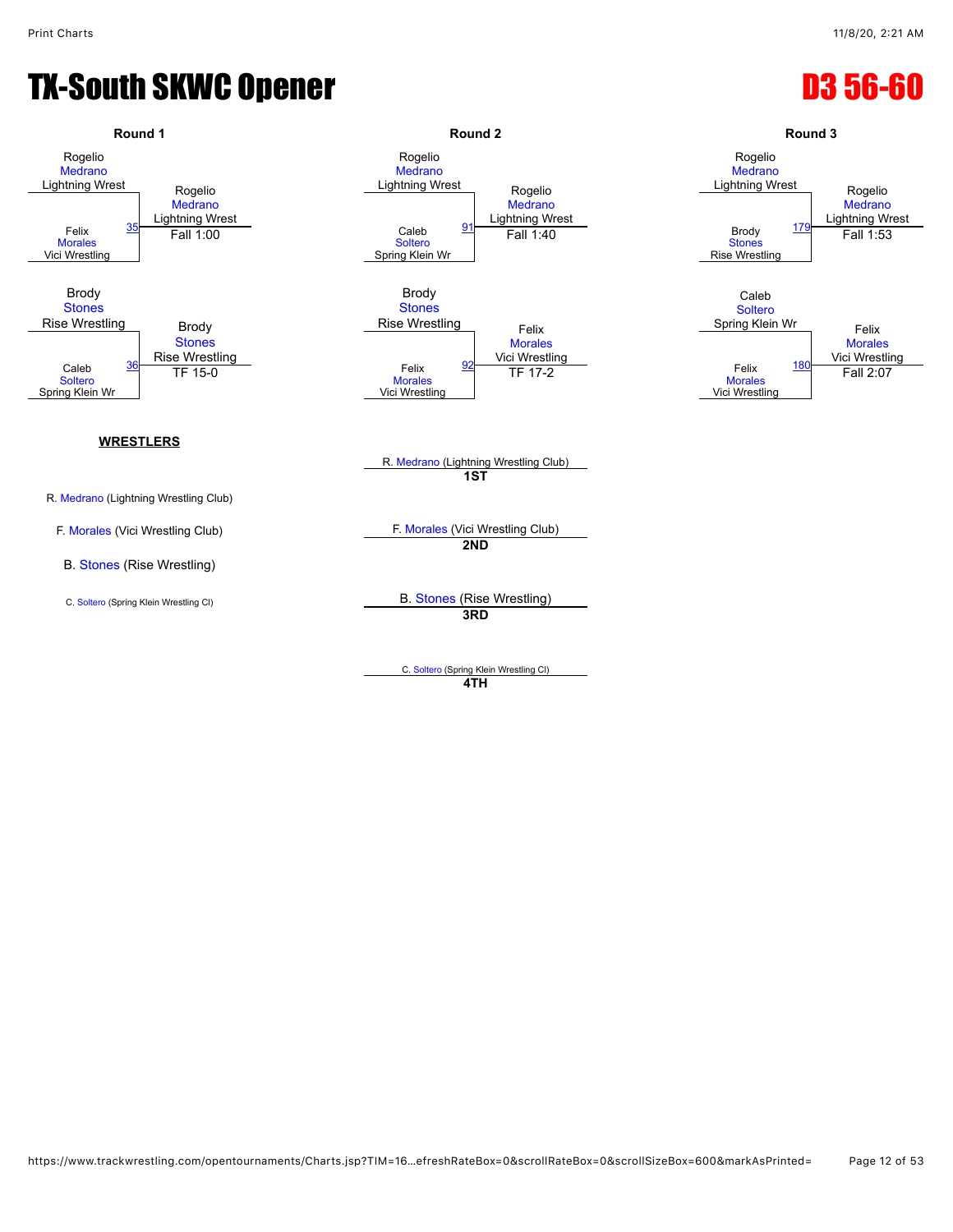#### TX-South SKWC Opener **D3 65-70**



**4TH**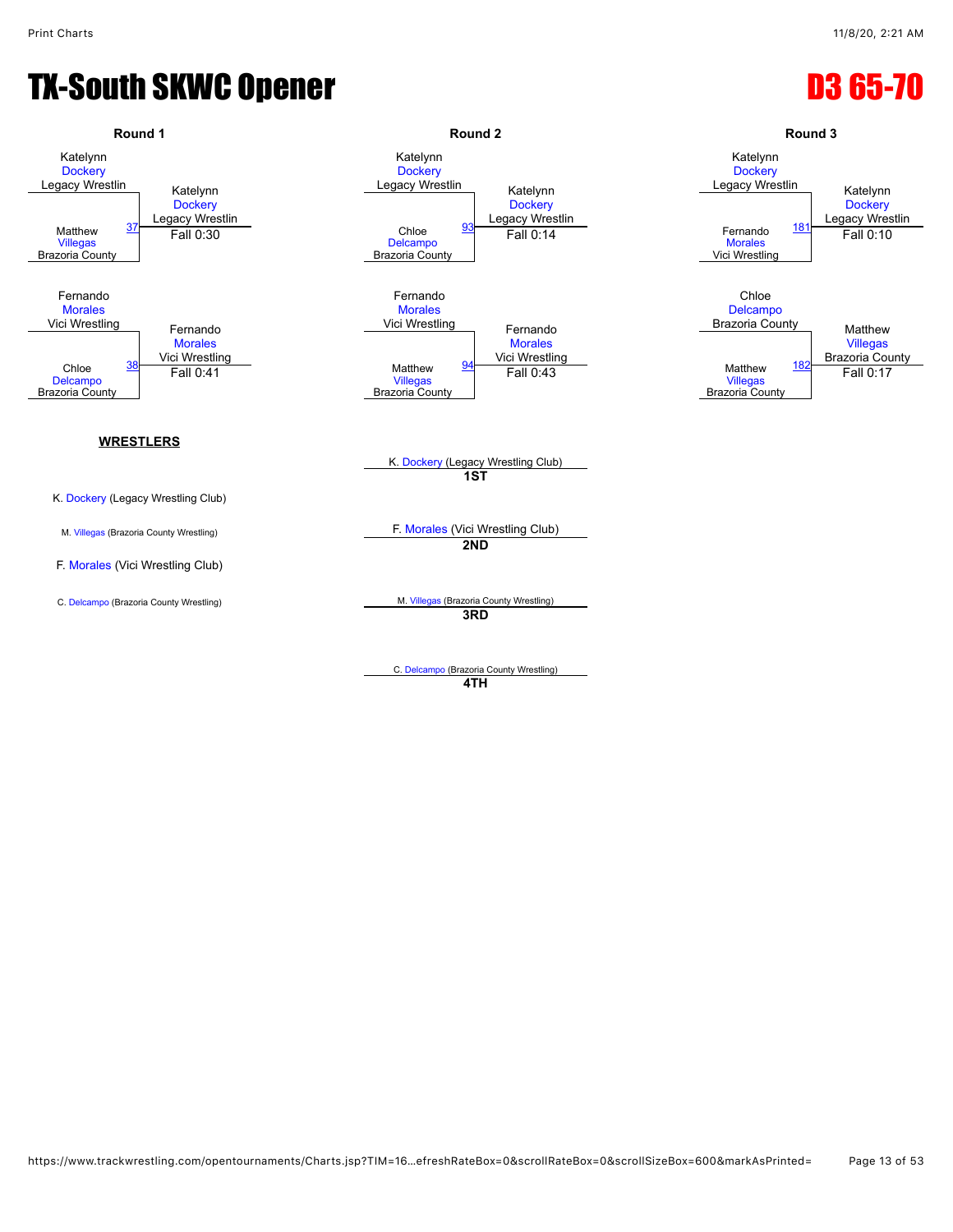## TX-South SKWC Opener **D3 75-80**

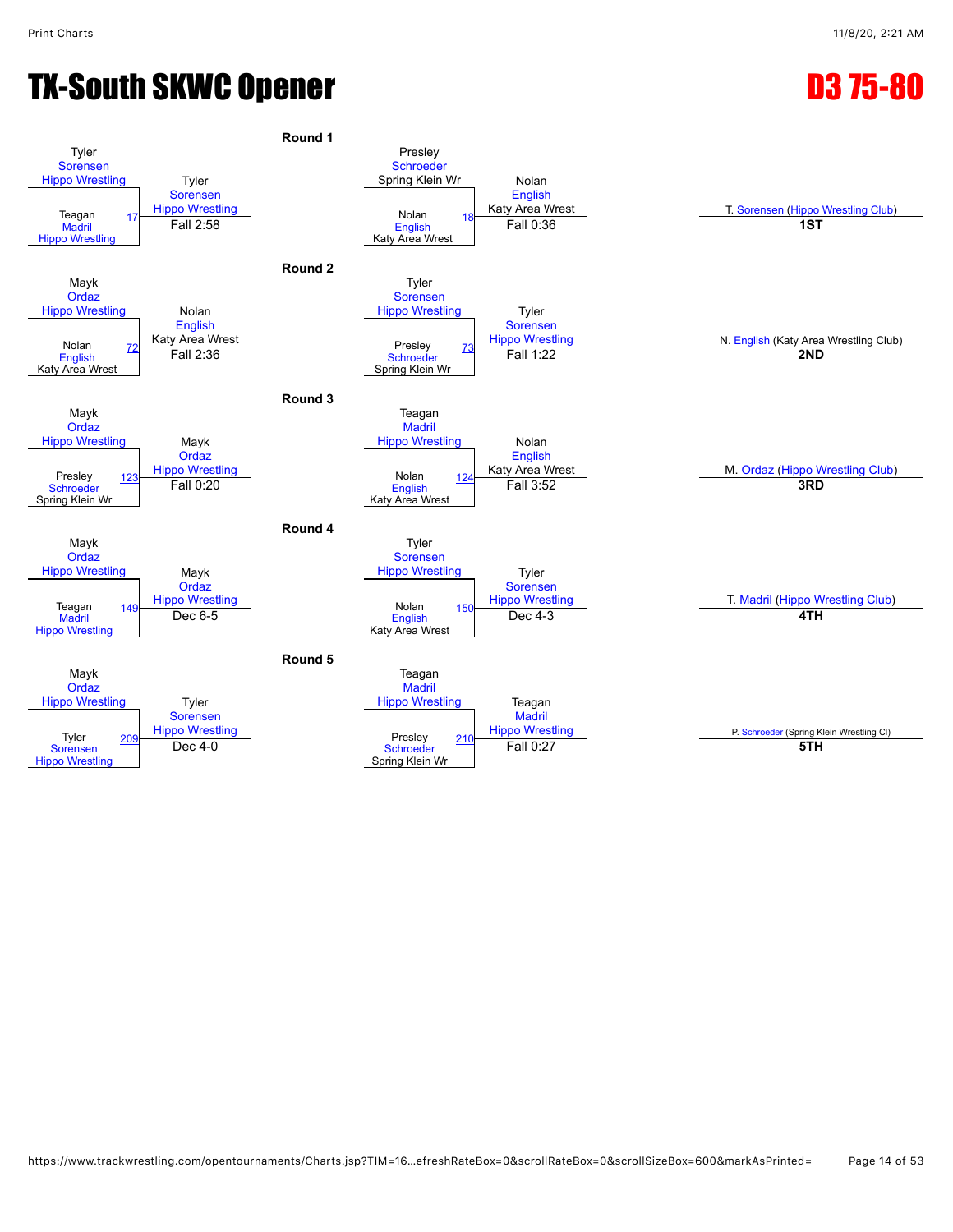## TX-South SKWC Opener **D3 85**

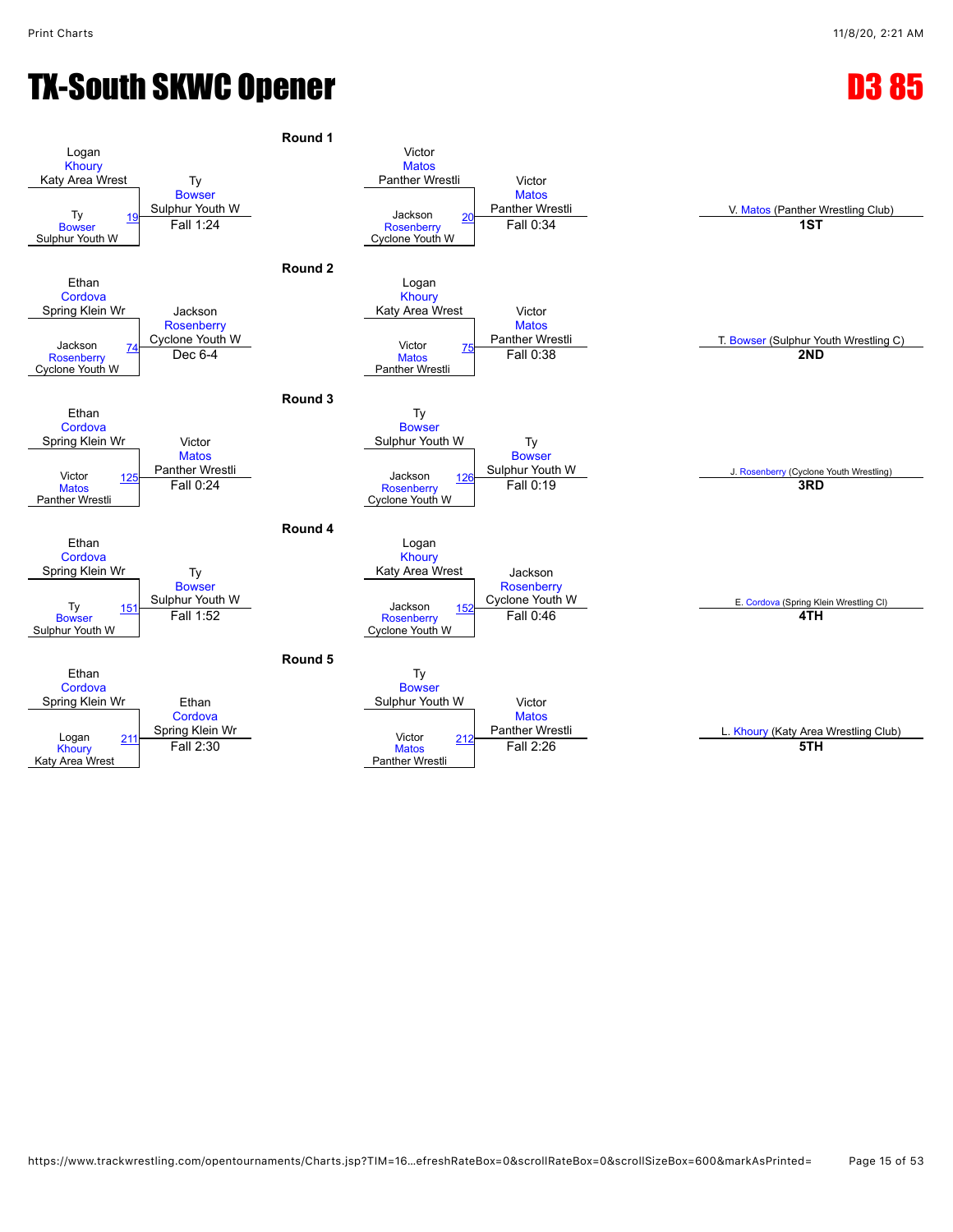#### TX-South SKWC Opener distribution of the D3 90

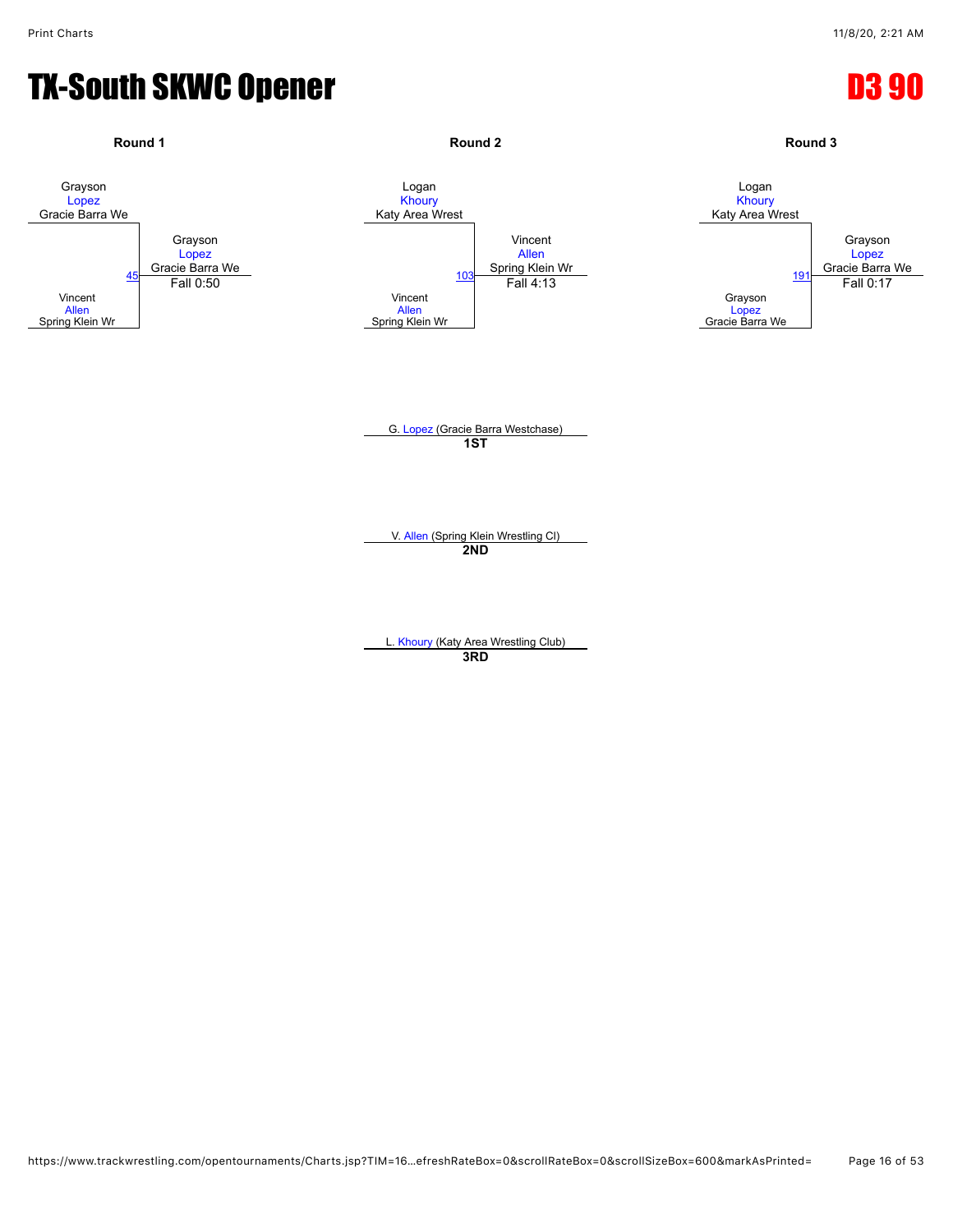## TX-South SKWC Opener **D3 95-100**

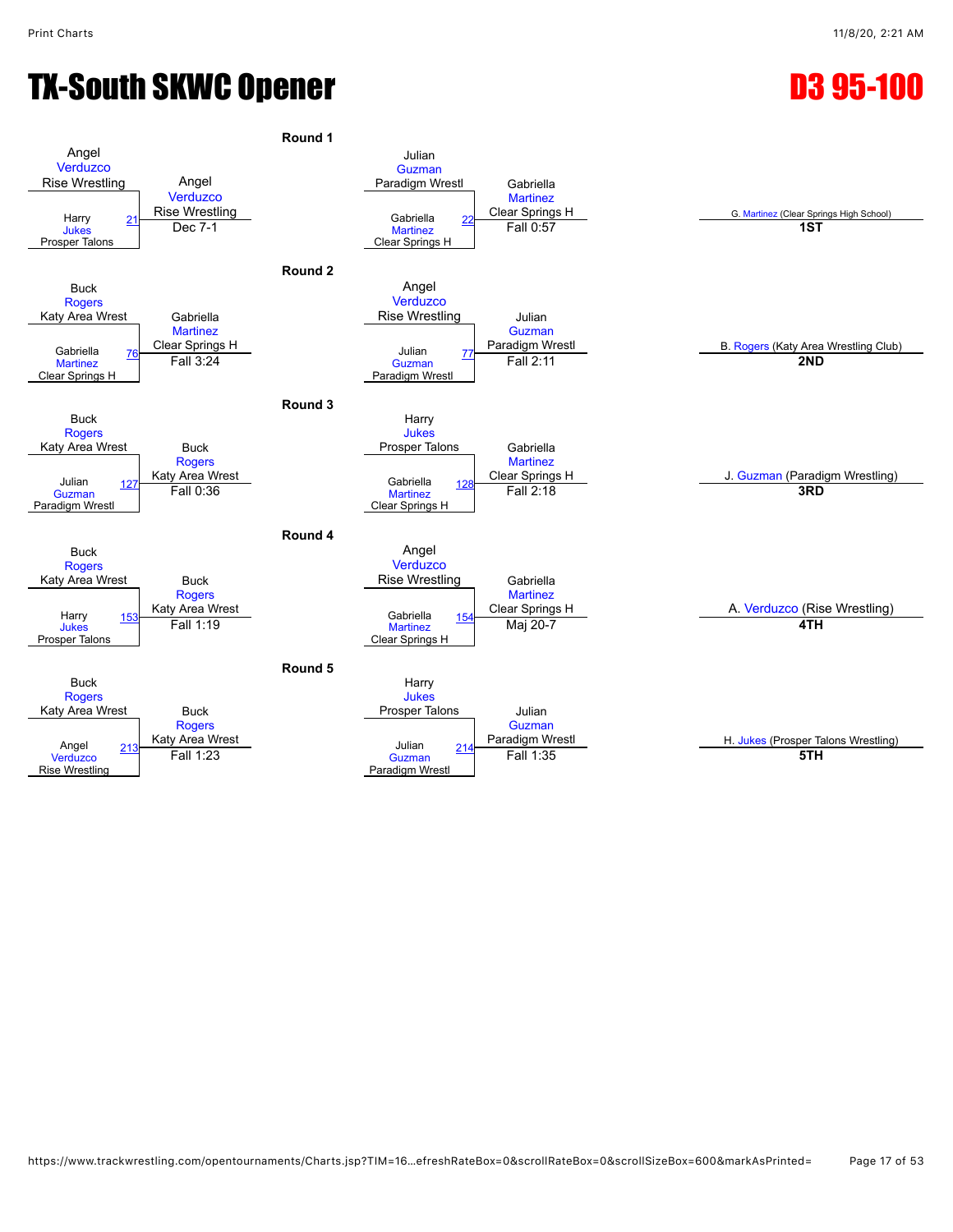#### TX-South SKWC Opener **D3 110-120**



K. [Huey](javascript:viewProfile(1170175096)) ([Team Punisher](javascript:viewClub(232076))) **4TH**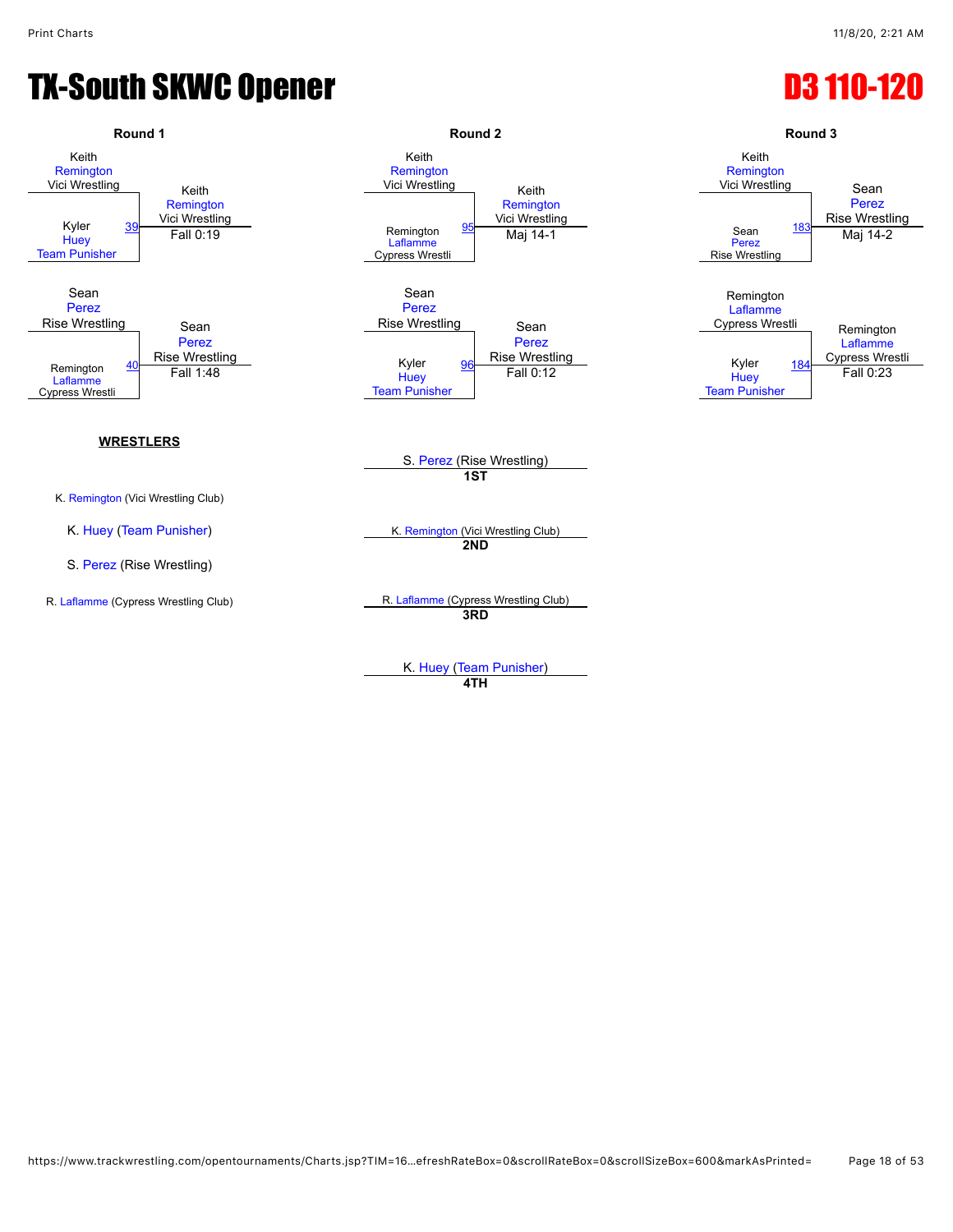#### TX-South SKWC Opener **D3 135-HWT**

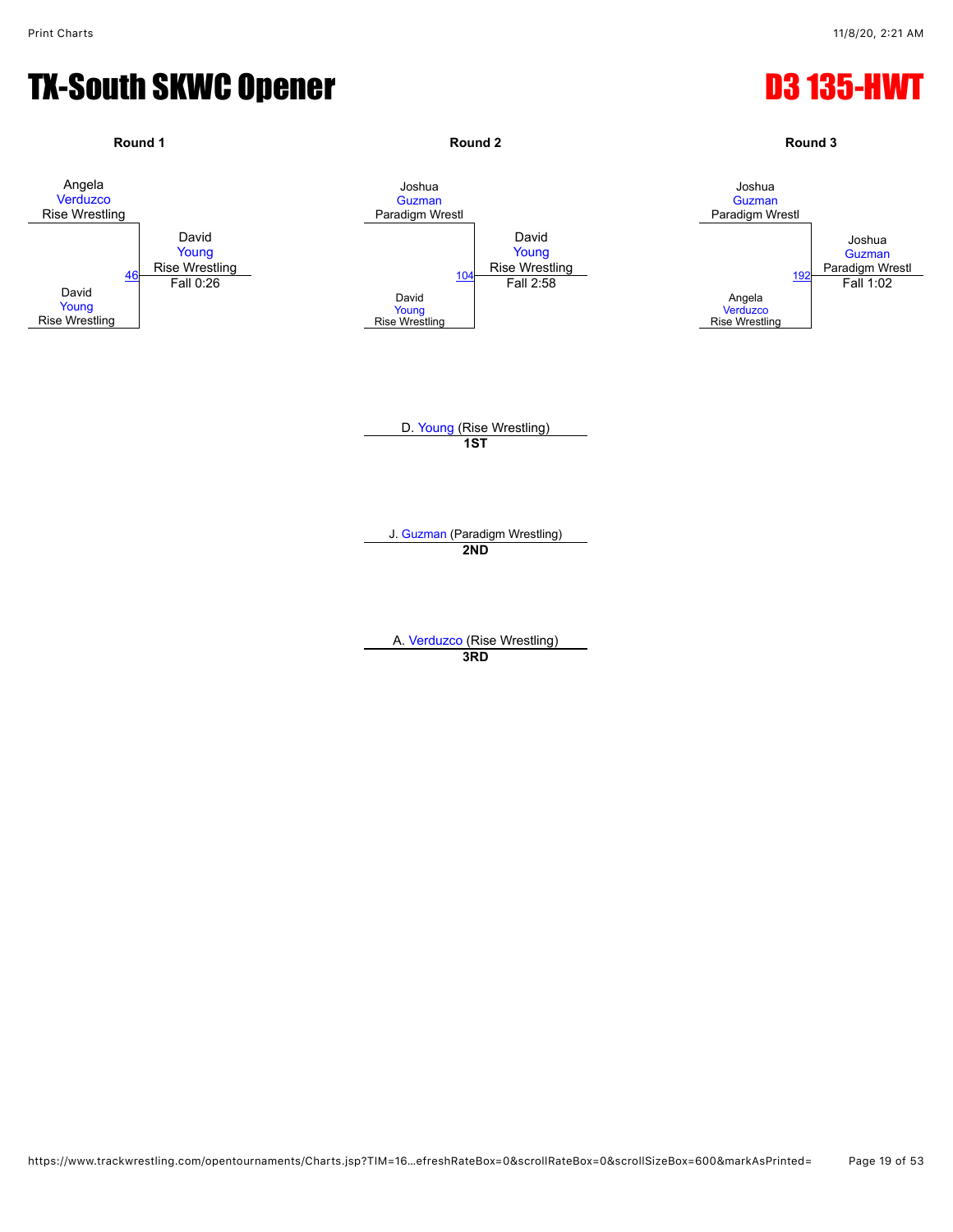# TX-South SKWC Opener **D4 86-92**

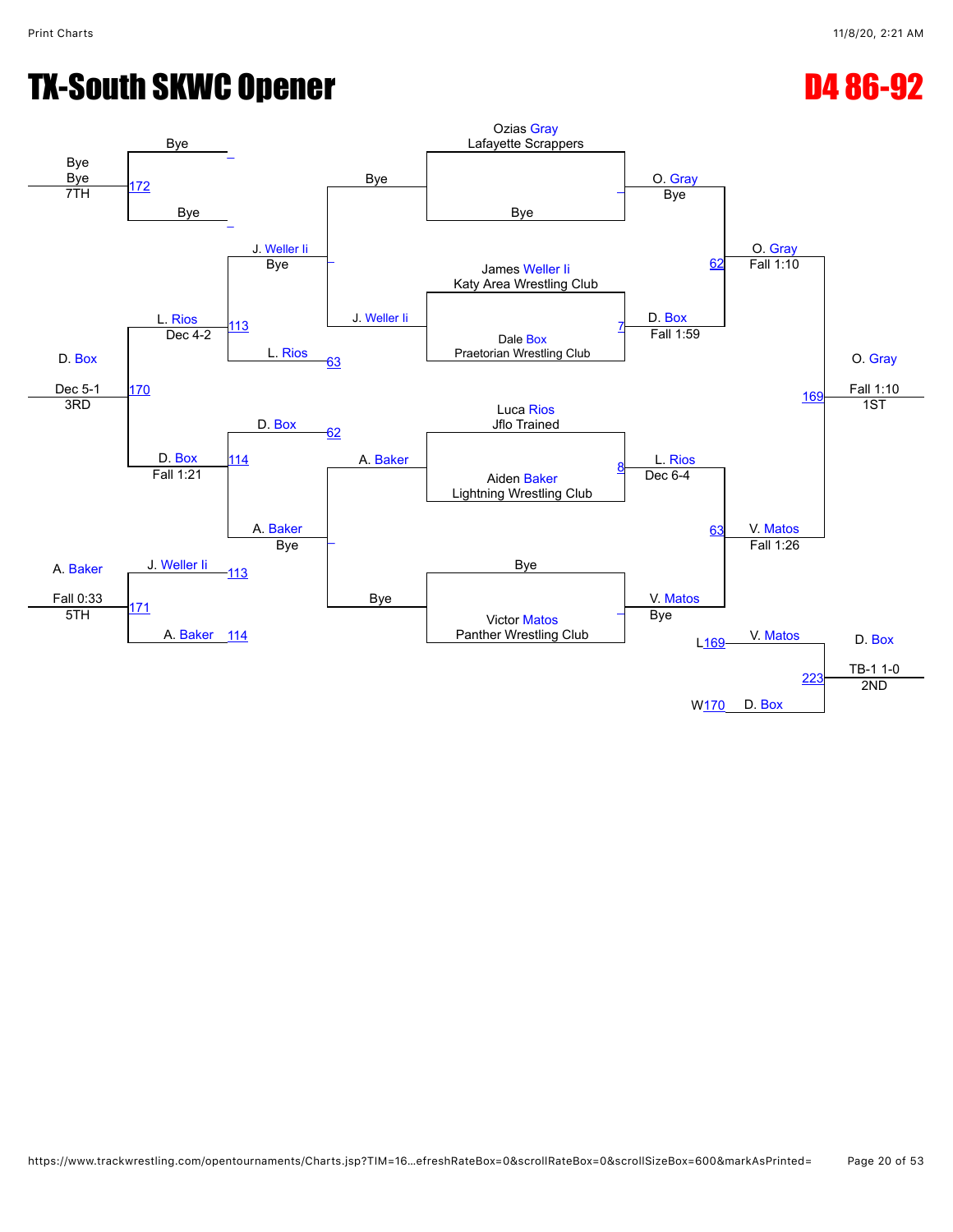#### TX-South SKWC Opener **D4 98**

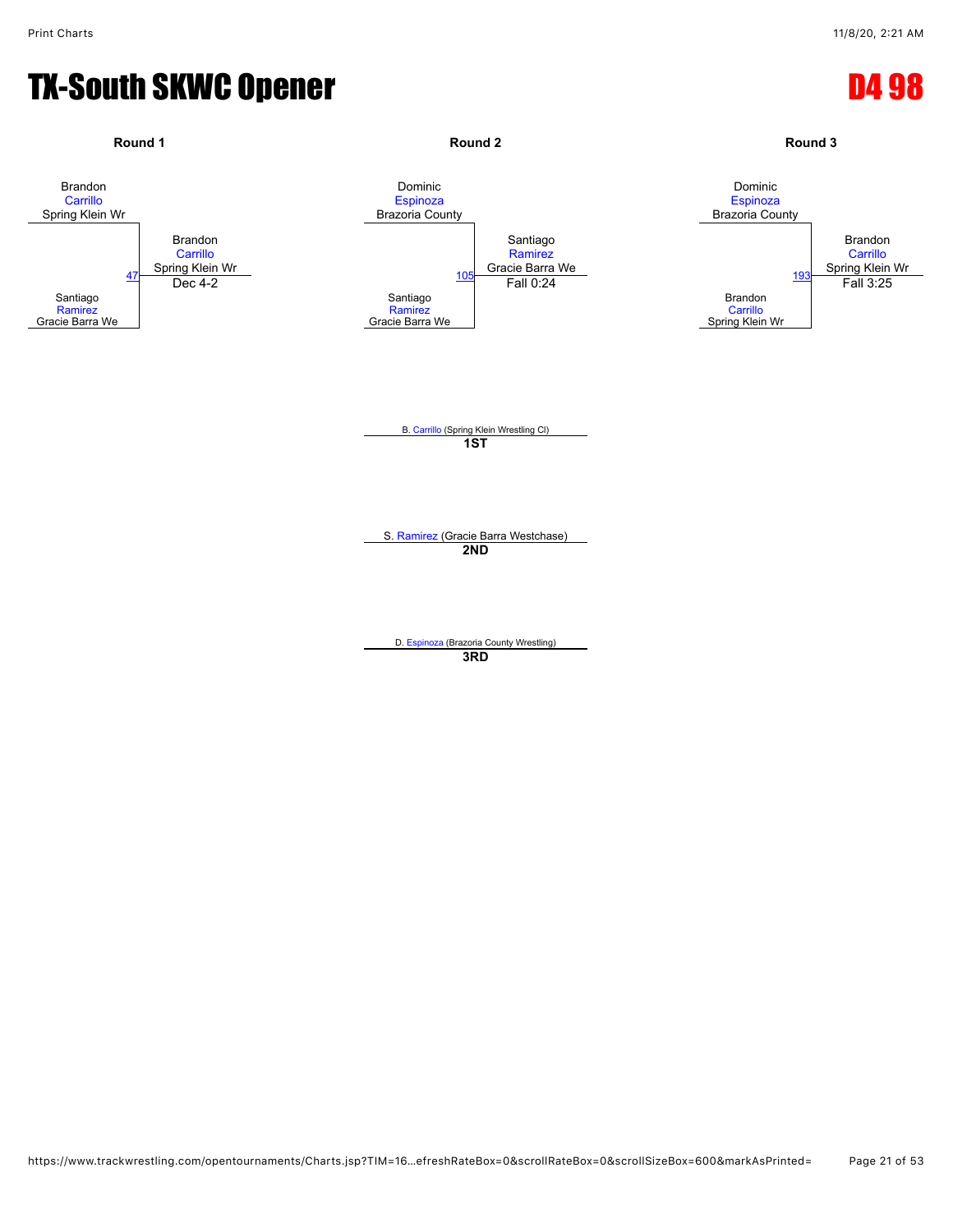## TX-South SKWC Opener D4 106

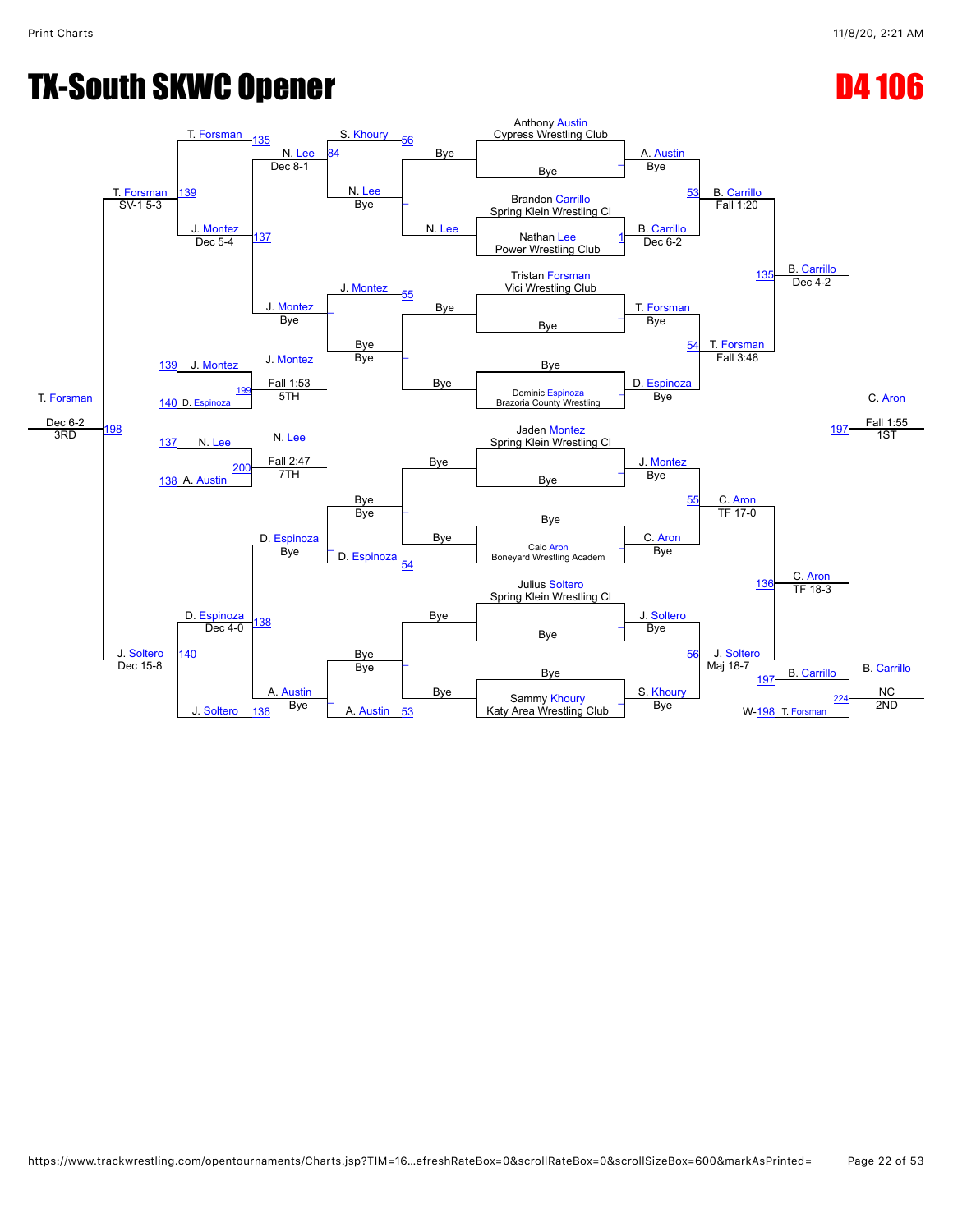#### TX-South SKWC Opener **D4 113**

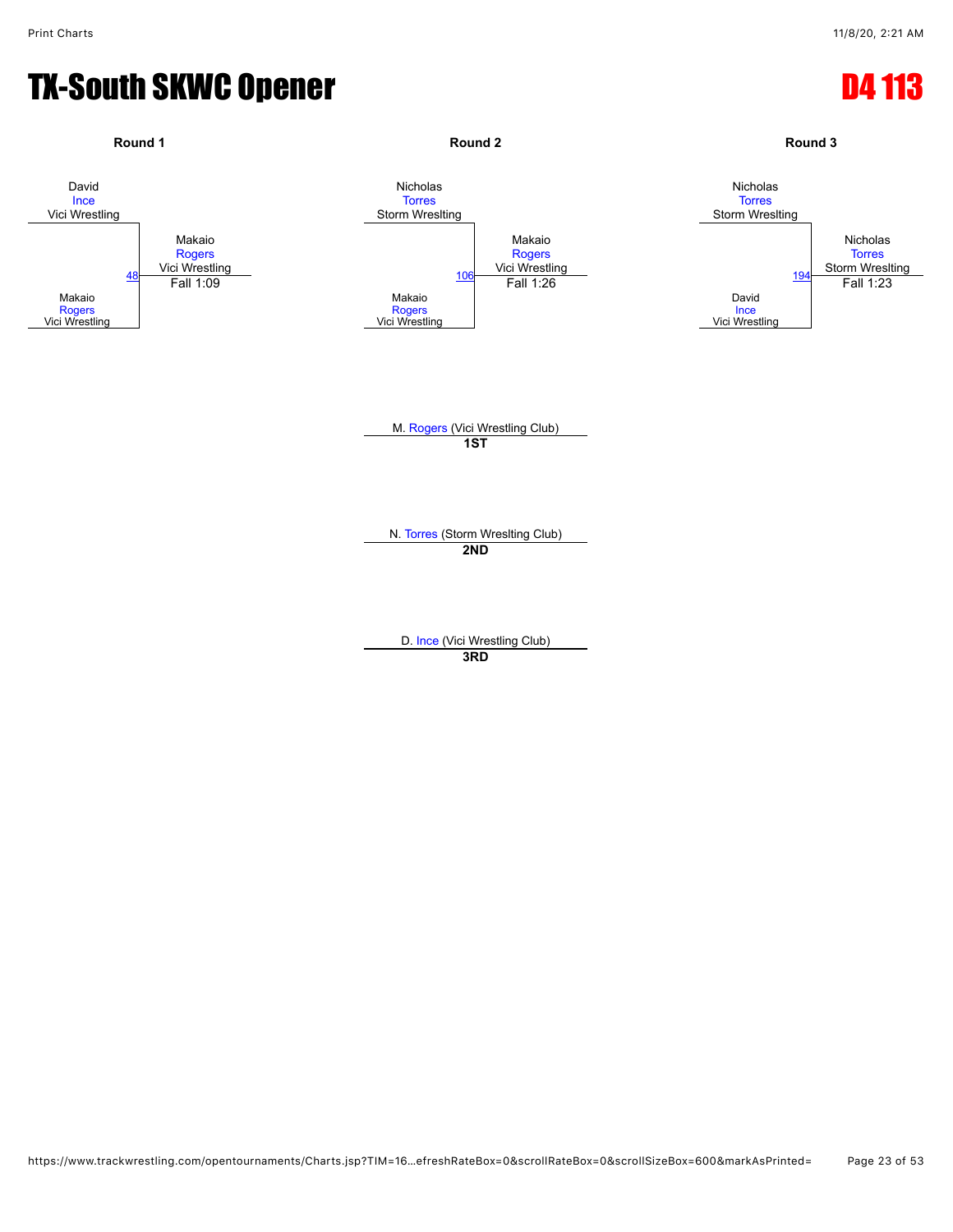## TX-South SKWC Opener D4 120-126

![](_page_23_Figure_3.jpeg)

J. [Vaught](javascript:viewProfile(740589096)) (Katy Area Wrestling Club) **4TH**

![](_page_23_Figure_6.jpeg)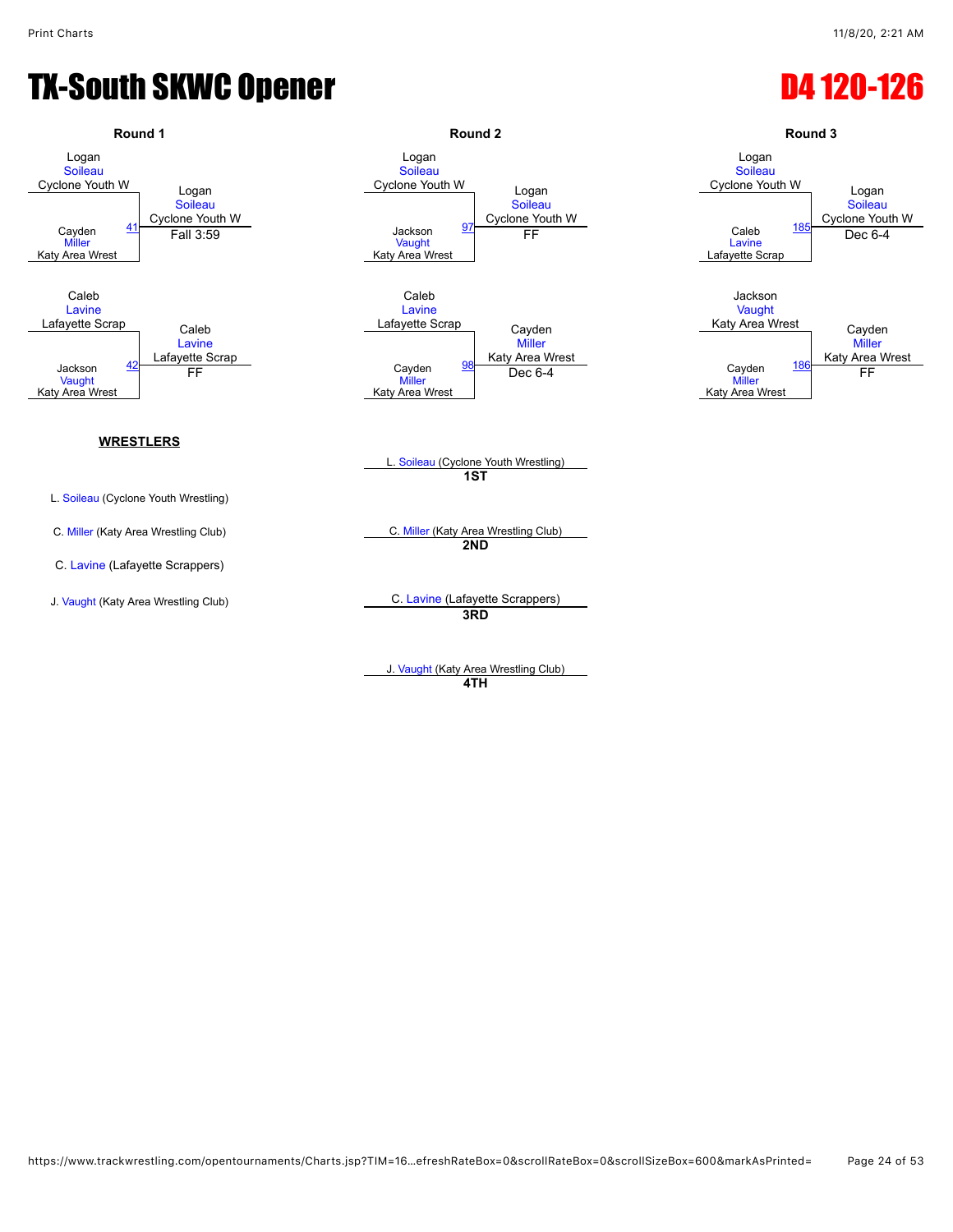## TX-South SKWC Opener **D4 140-150**

![](_page_24_Figure_3.jpeg)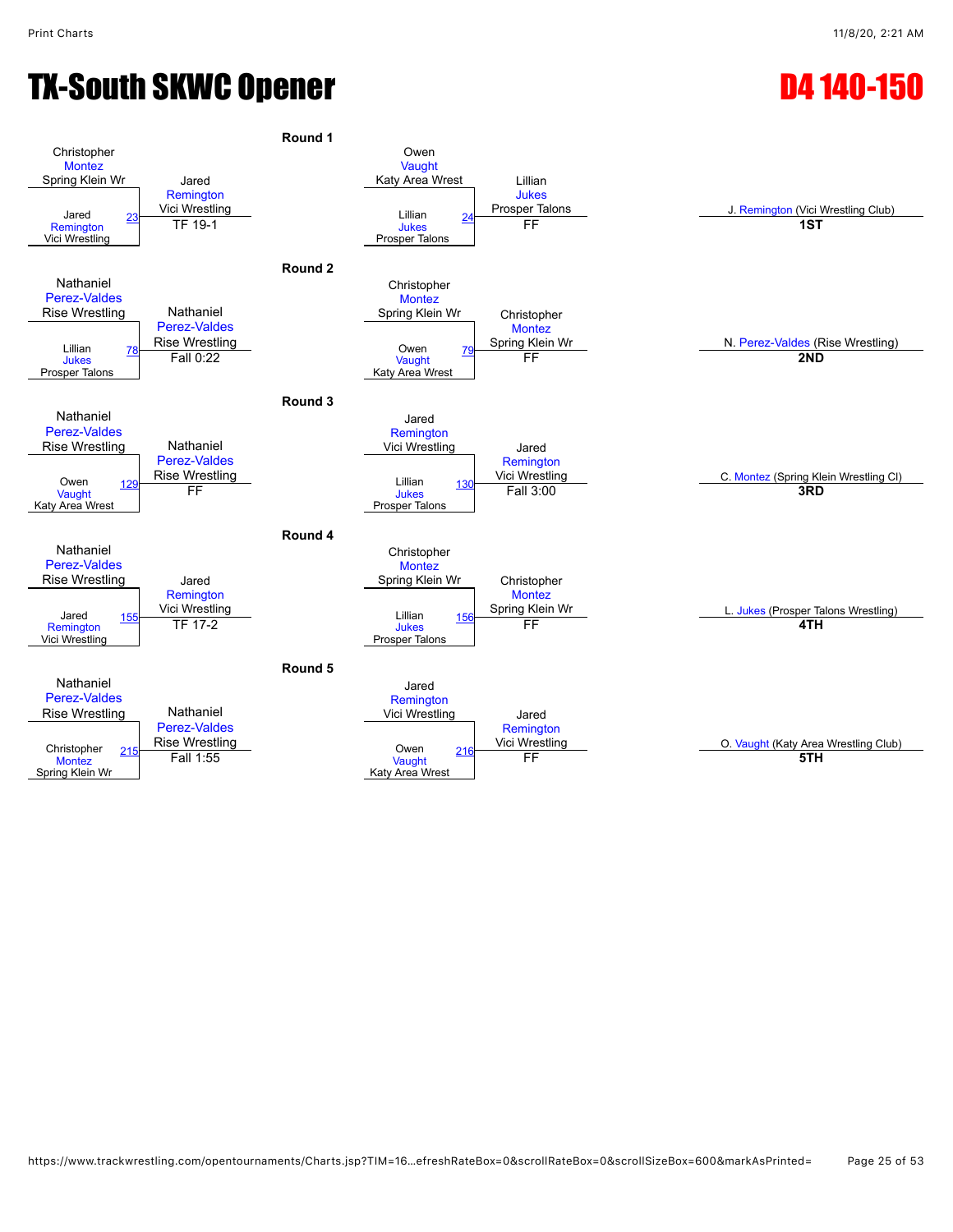## TX-South SKWC Opener **D5 106-113**

![](_page_25_Figure_3.jpeg)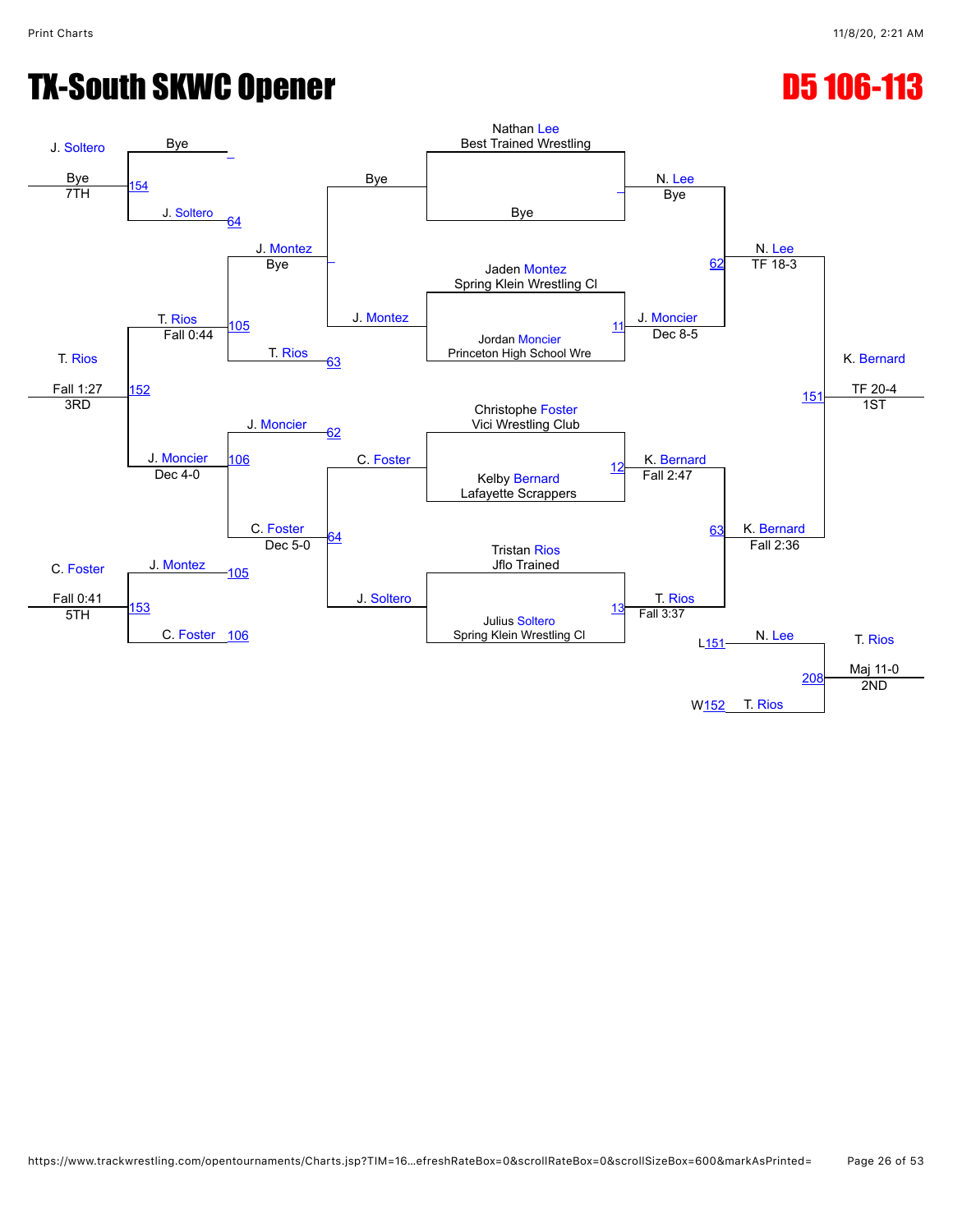#### TX-South SKWC Opener **D5 126**

![](_page_26_Figure_3.jpeg)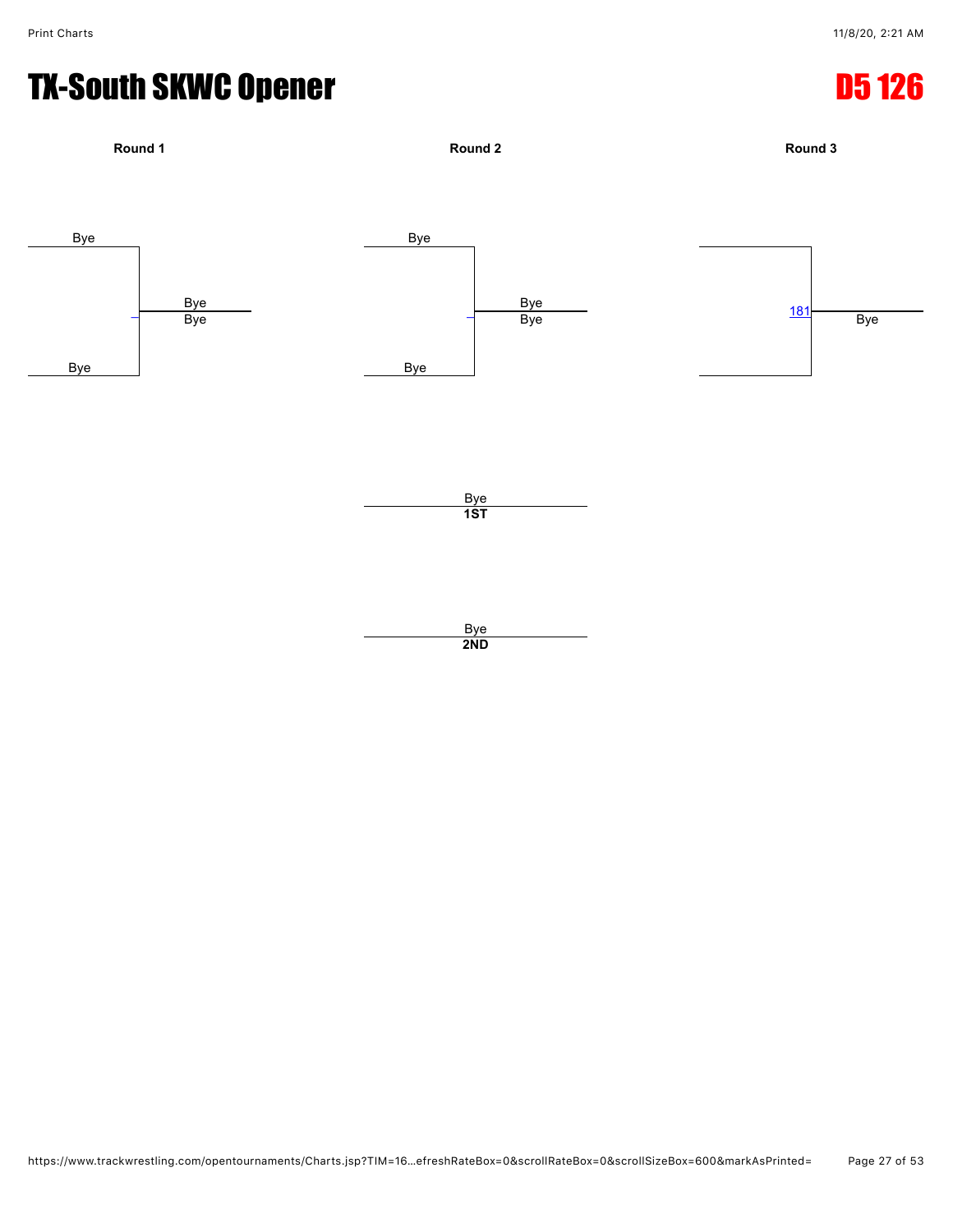#### TX-South SKWC Opener **D5 145**

![](_page_27_Figure_3.jpeg)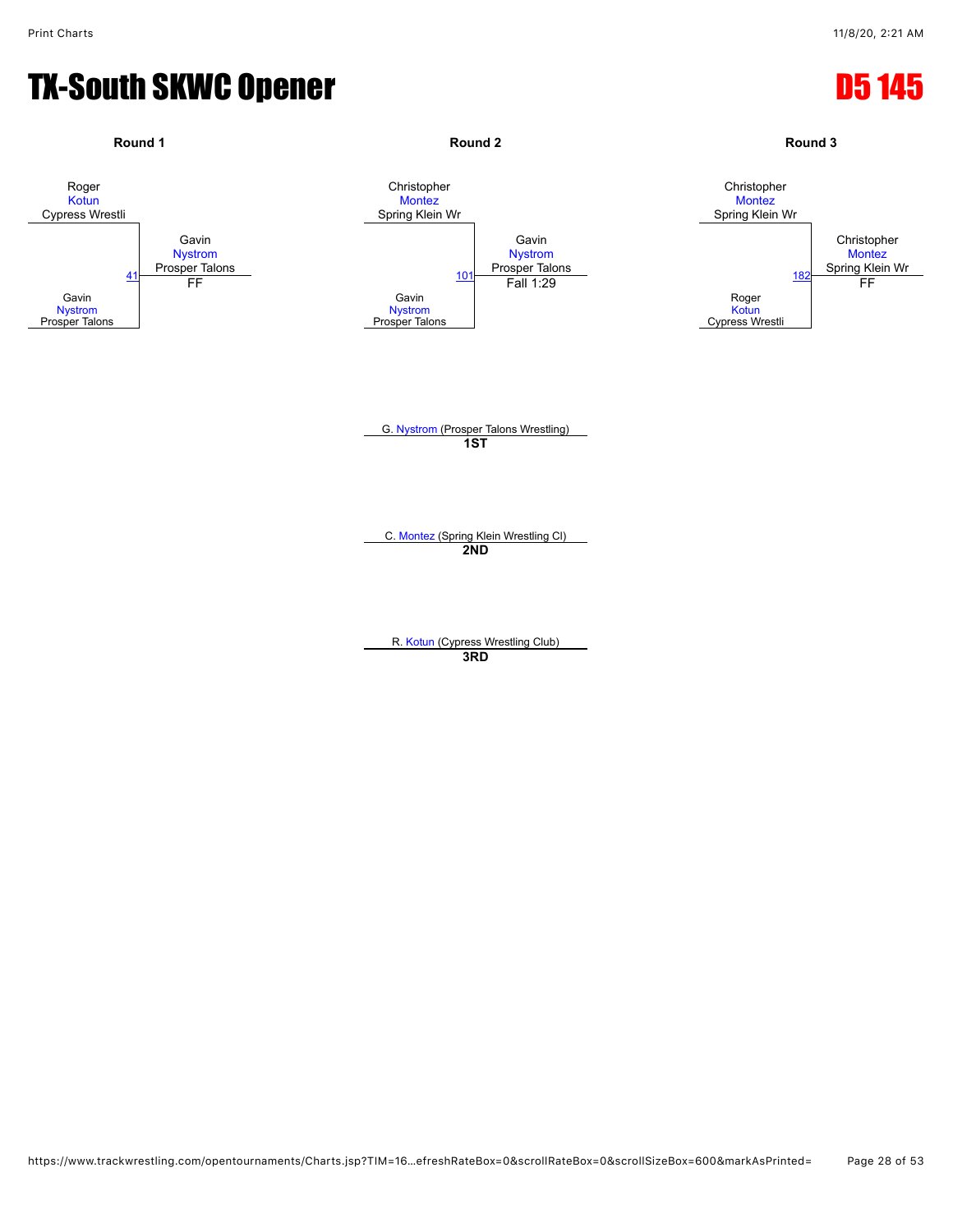![](_page_28_Figure_4.jpeg)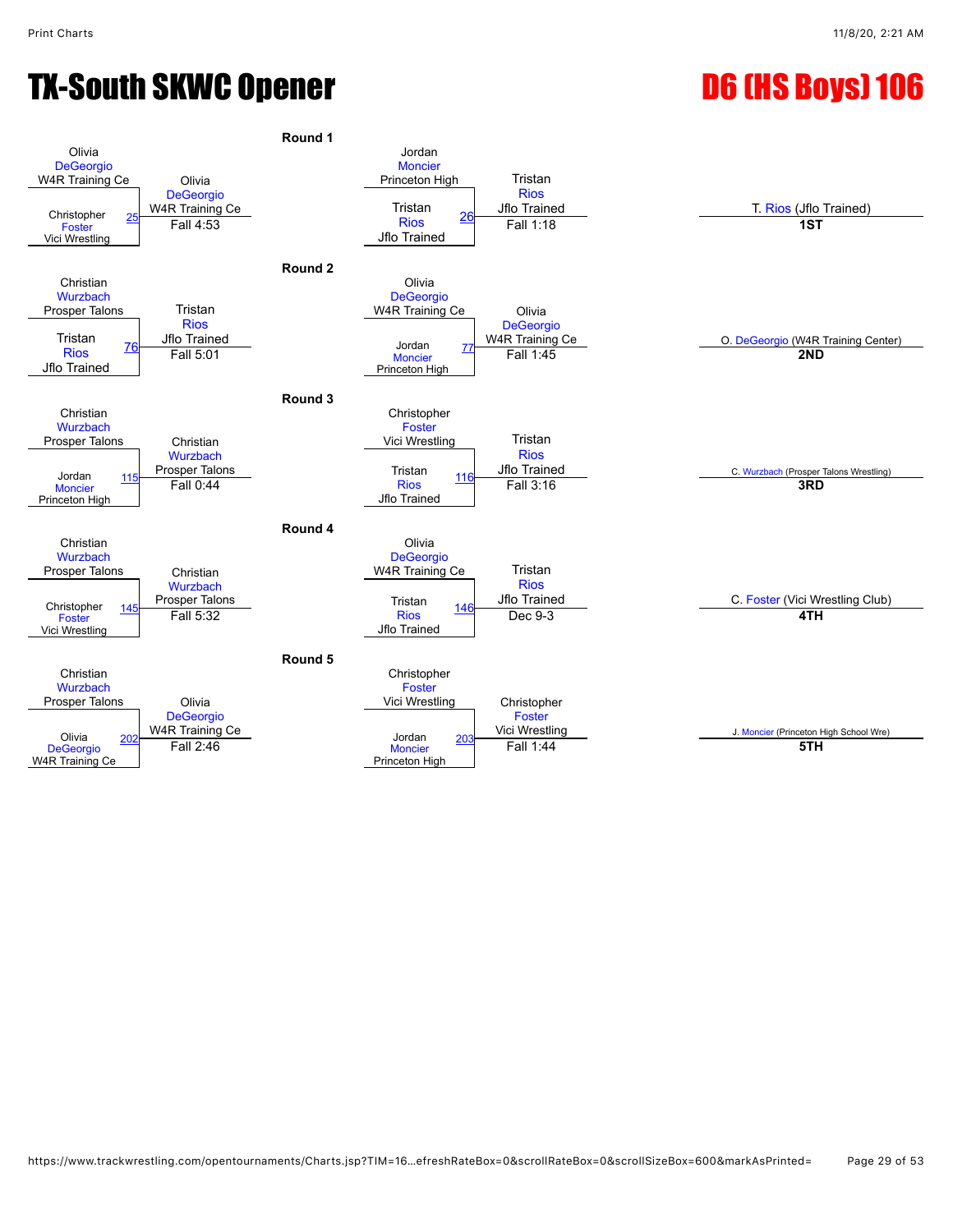![](_page_29_Figure_3.jpeg)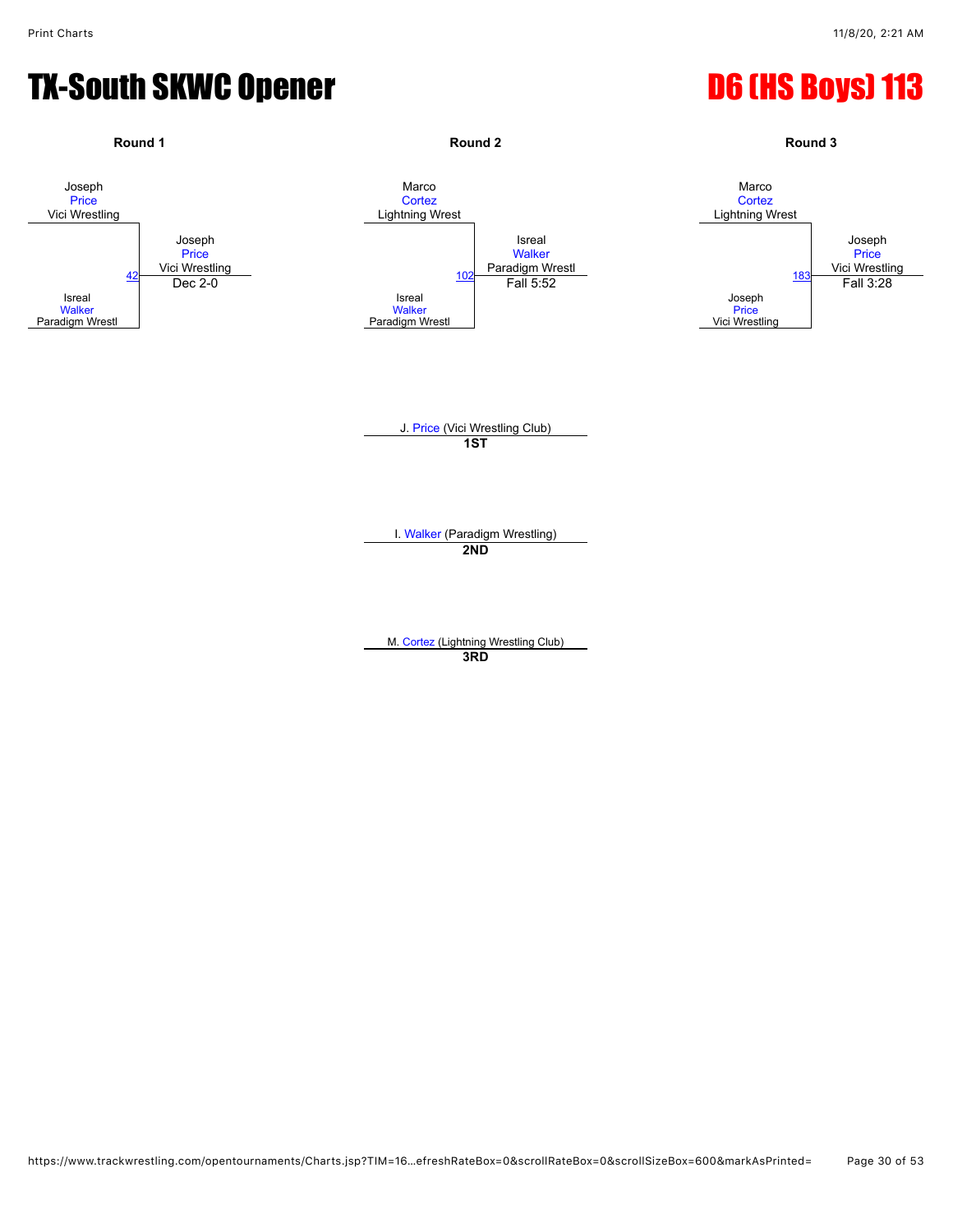![](_page_30_Figure_3.jpeg)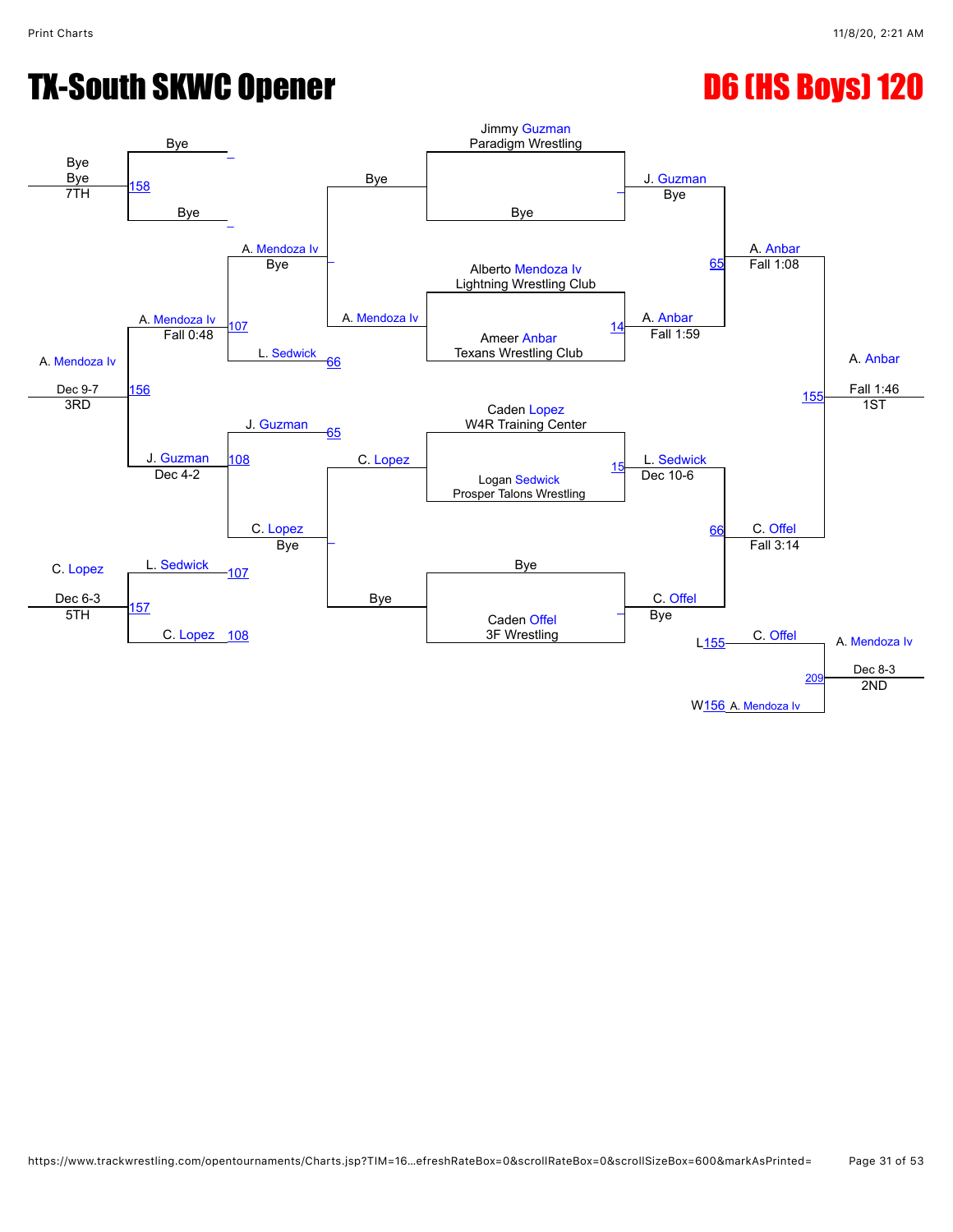![](_page_31_Figure_3.jpeg)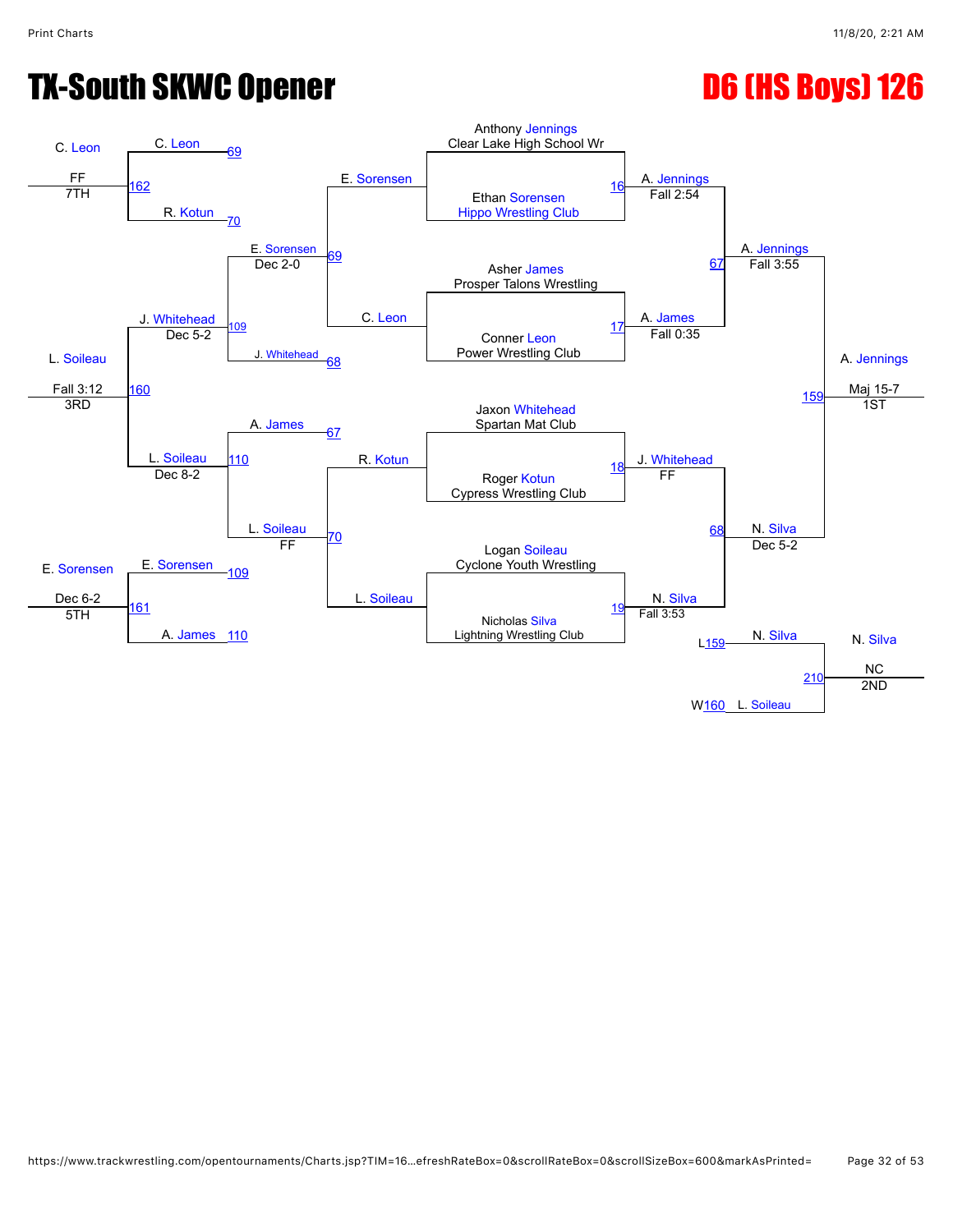![](_page_32_Figure_3.jpeg)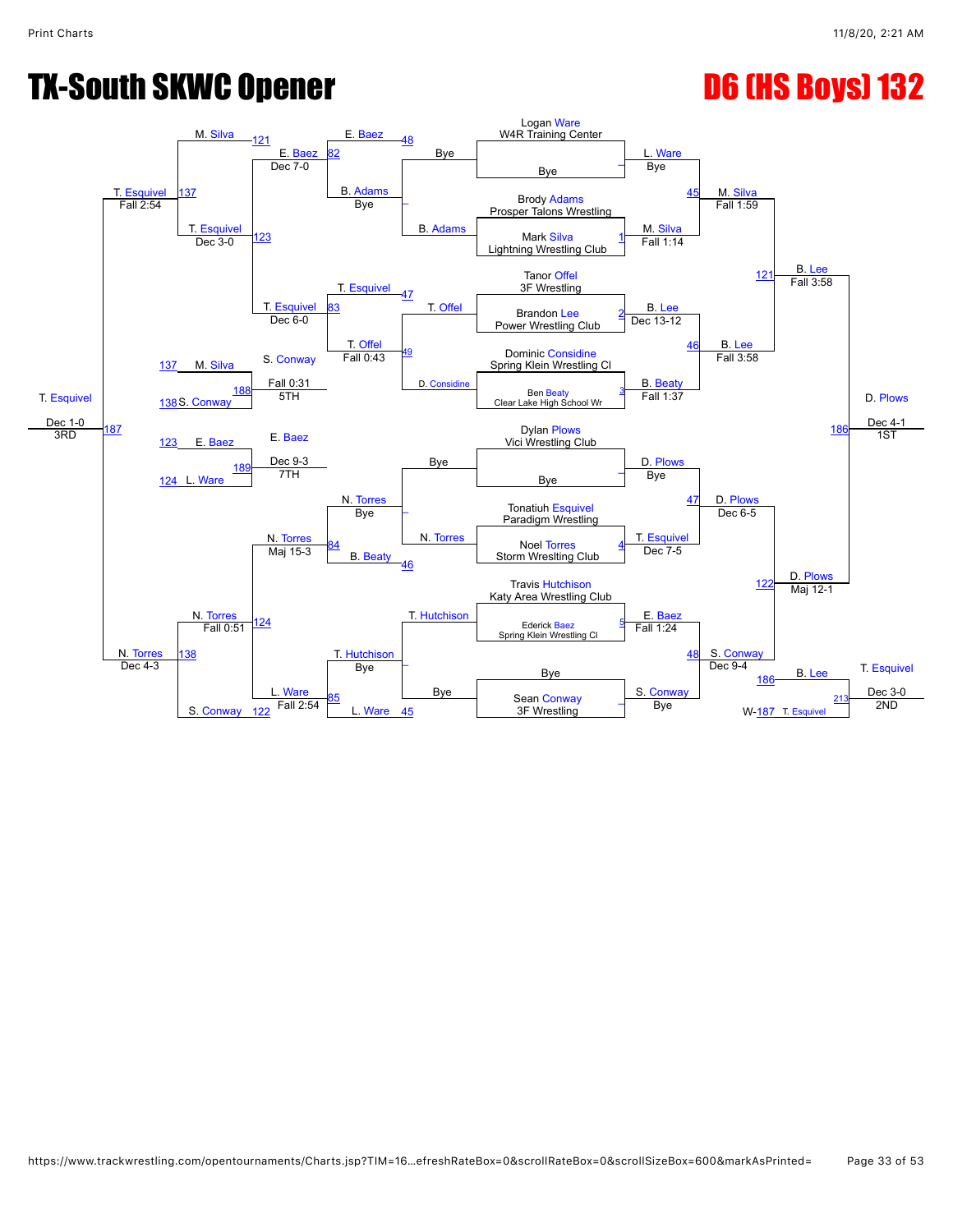![](_page_33_Figure_3.jpeg)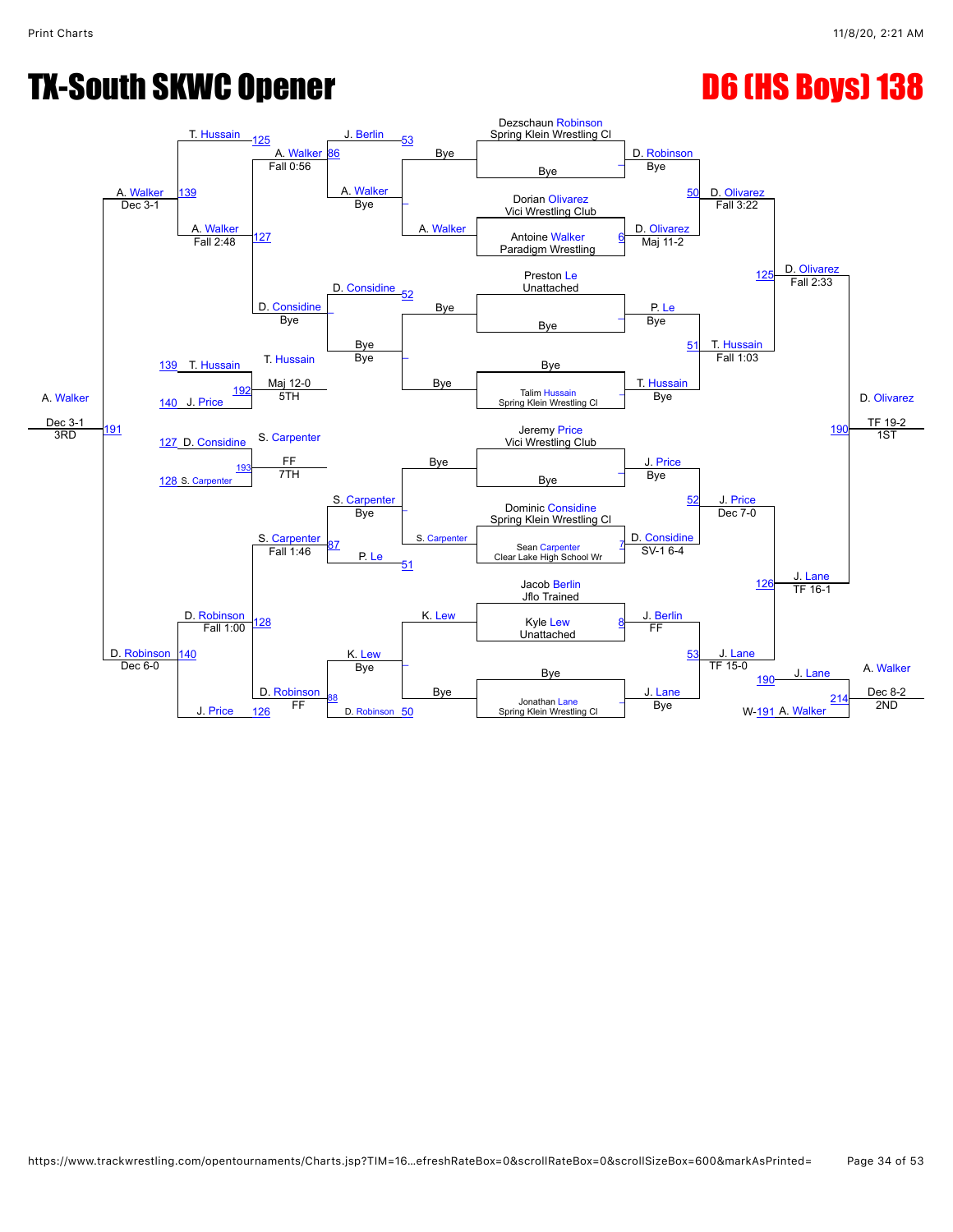![](_page_34_Figure_3.jpeg)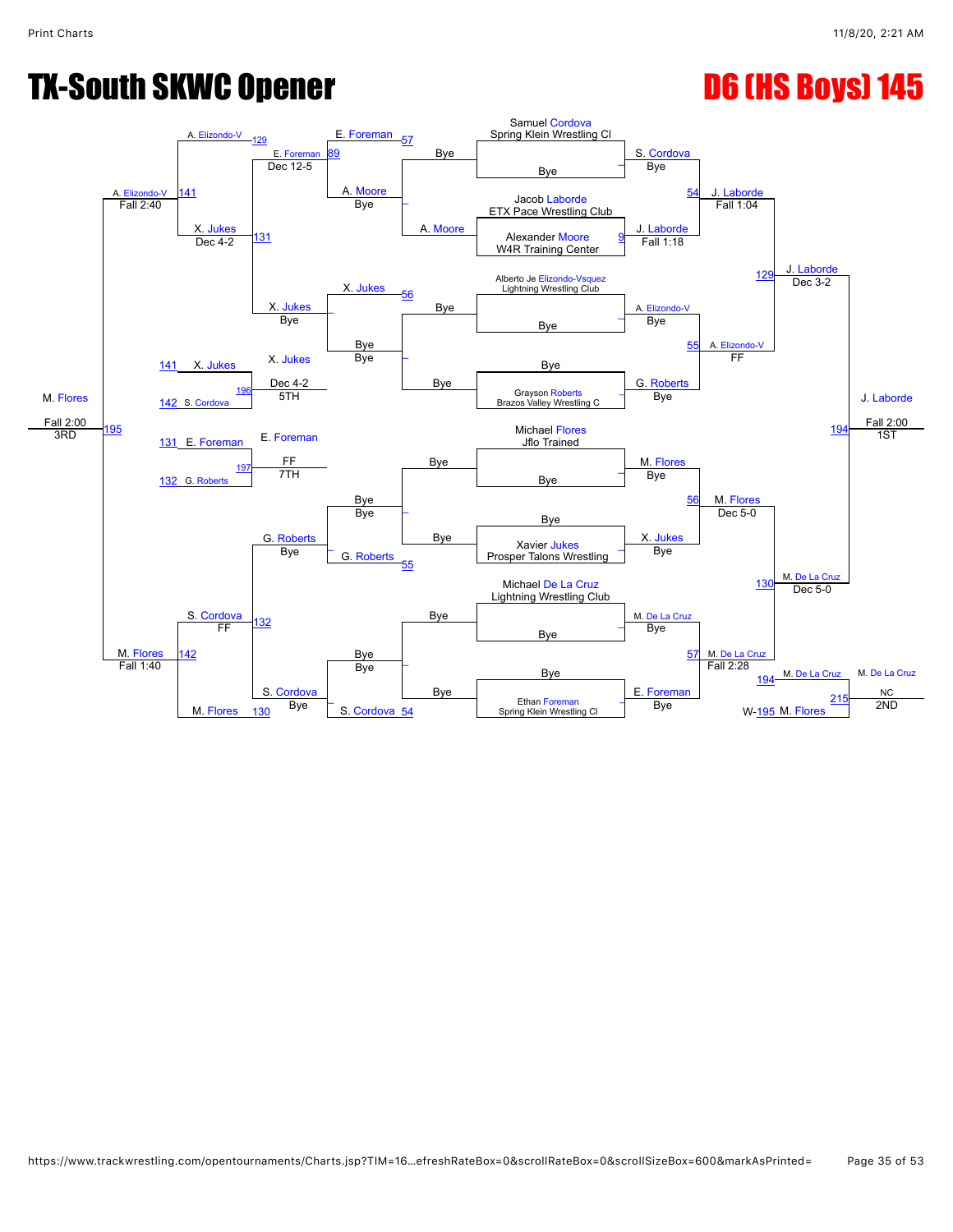![](_page_35_Figure_3.jpeg)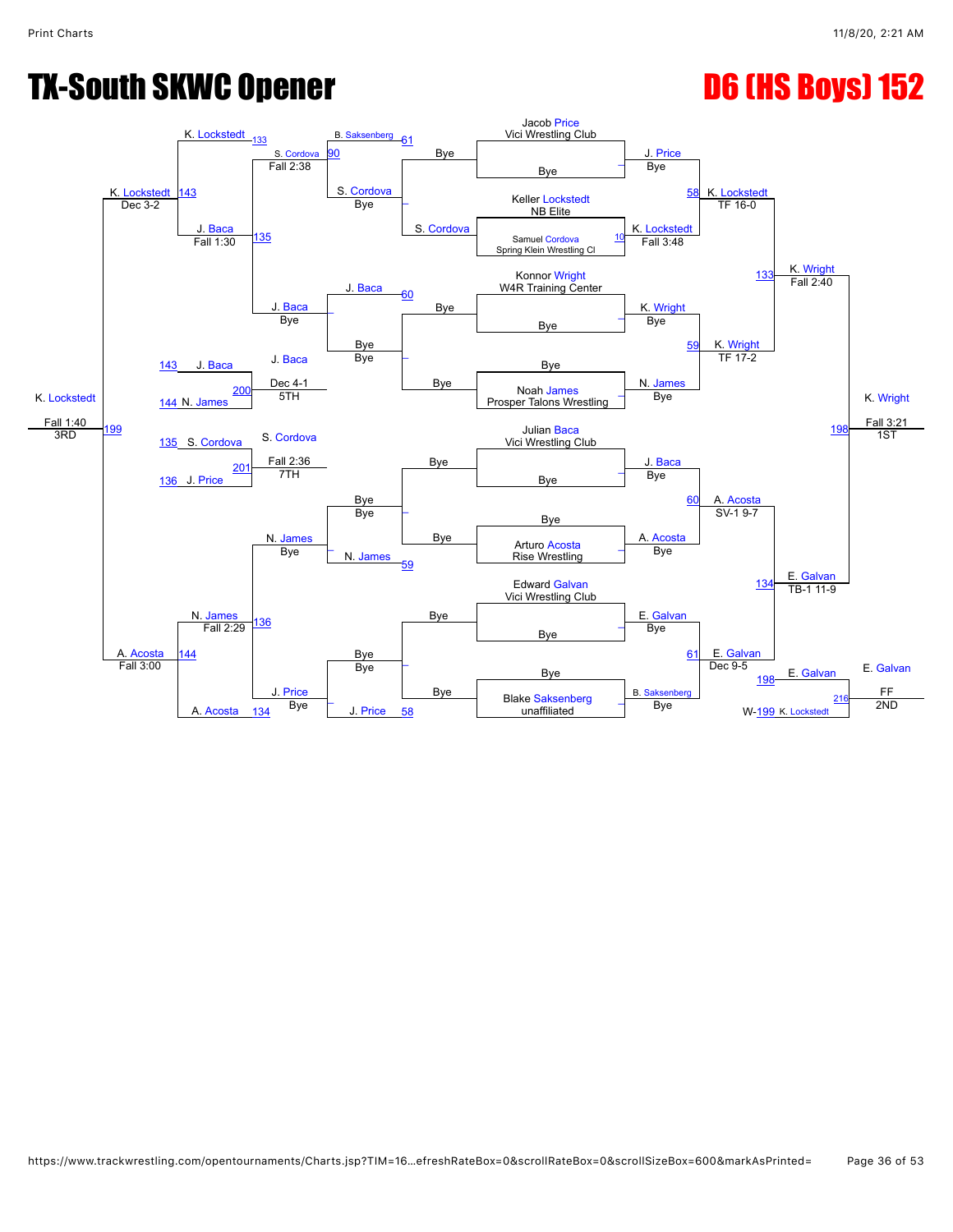![](_page_36_Figure_3.jpeg)

B. [Keo](javascript:viewProfile(692664135)) (Spring Klein Wrestling Cl) **4TH**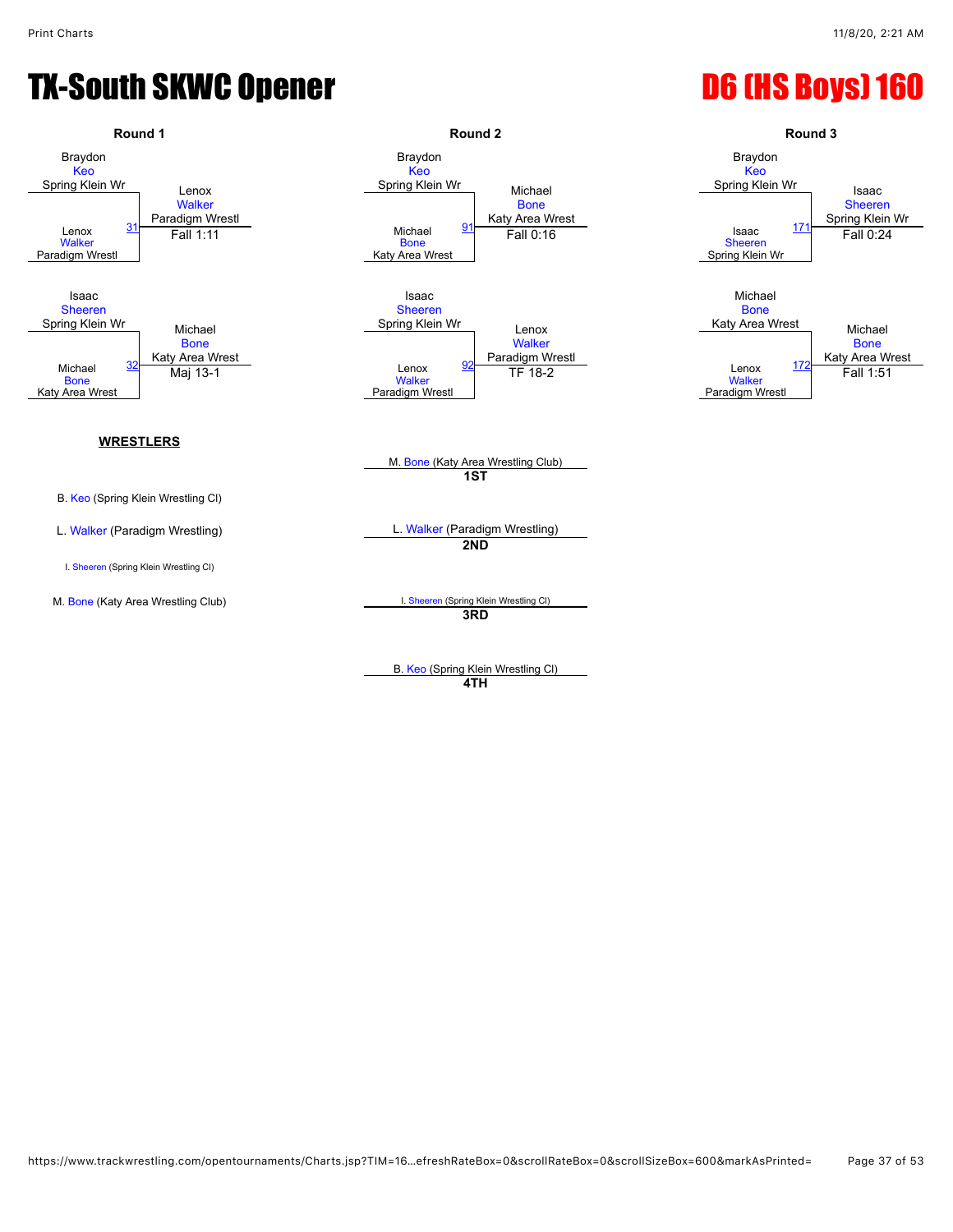![](_page_37_Figure_3.jpeg)

#### https://www.trackwrestling.com/opentournaments/Charts.jsp?TIM=16…efreshRateBox=0&scrollRateBox=0&scrollSizeBox=600&markAsPrinted= Page 38 of 53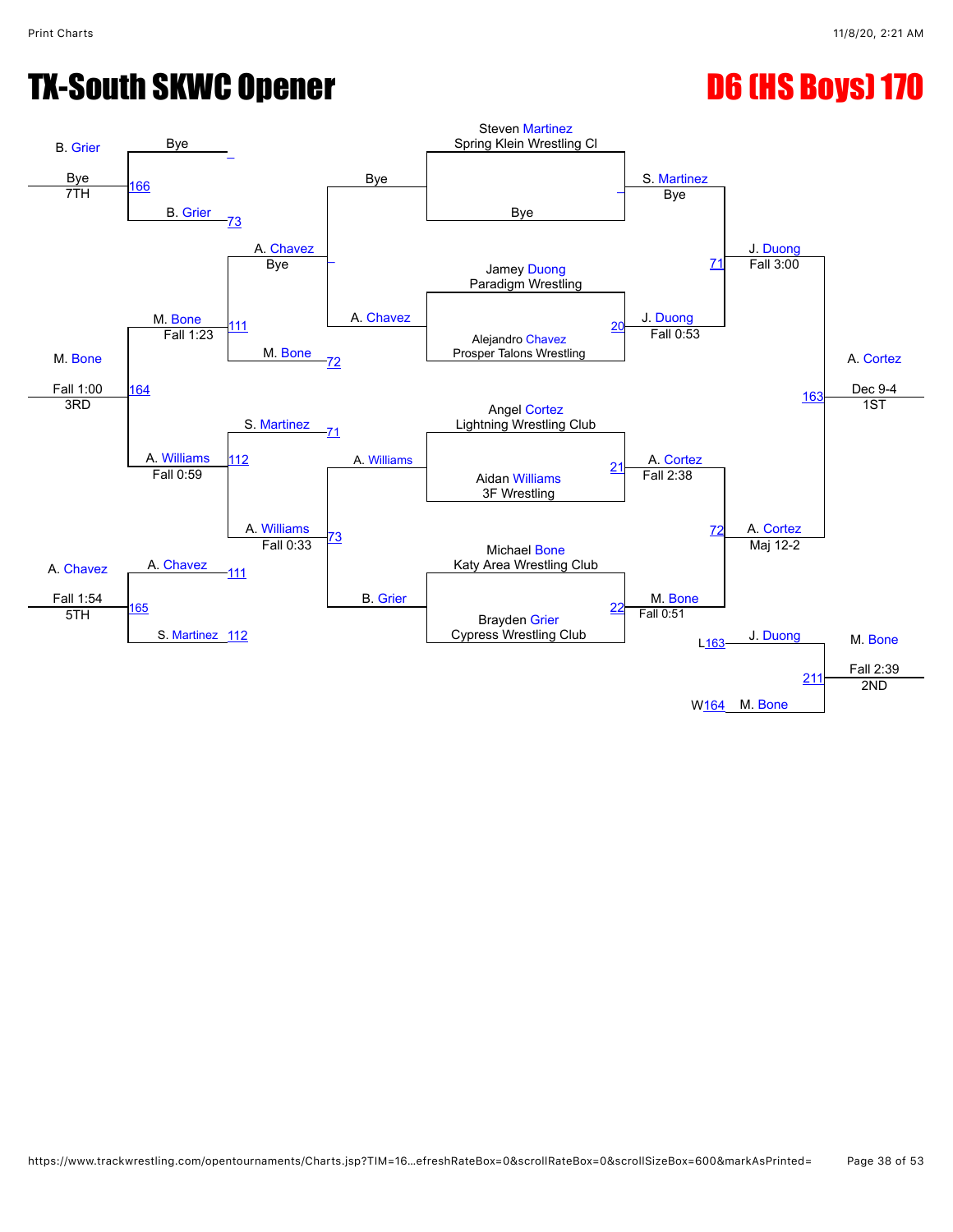![](_page_38_Figure_3.jpeg)

J. Losack (Bryan HS) **4TH**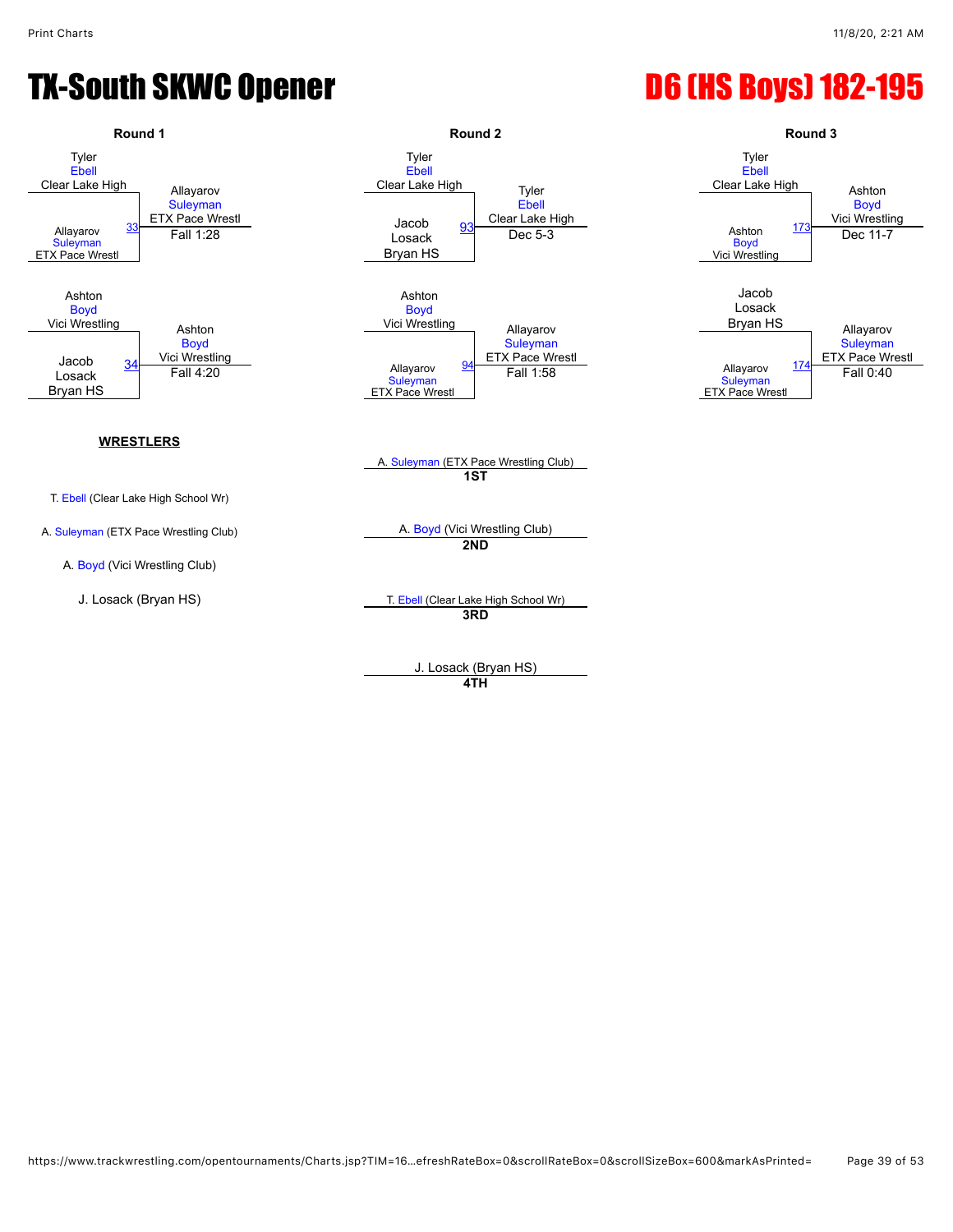![](_page_39_Figure_3.jpeg)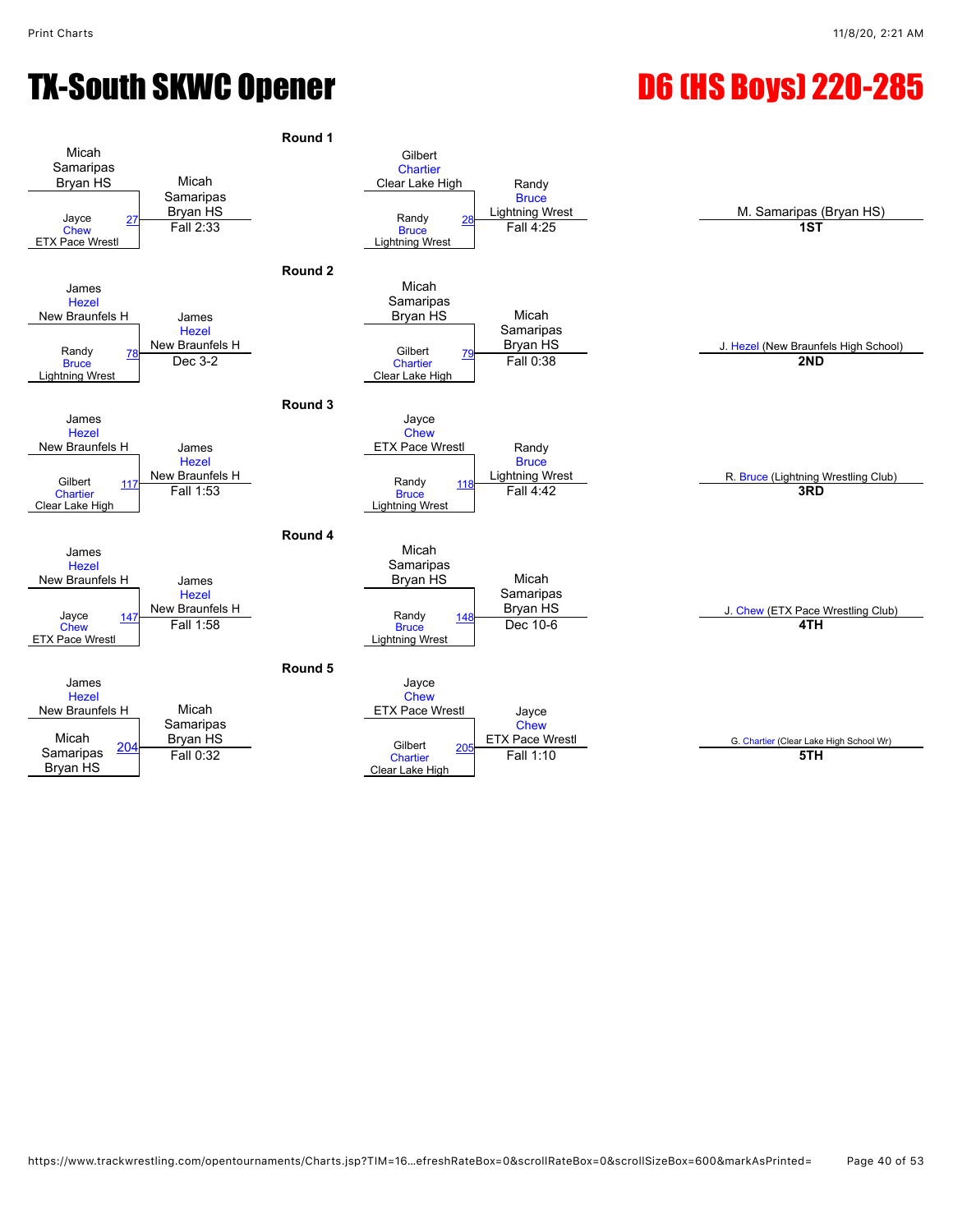## TX-South SKWC Opener Girls G1 42-50

![](_page_40_Figure_3.jpeg)

A. [Bijowski](javascript:viewProfile(698340135)) (Katy Area Wrestling Club) **1ST**

A. [Villegas](javascript:viewProfile(896283132)) (Brazoria County Wrestling) **2ND**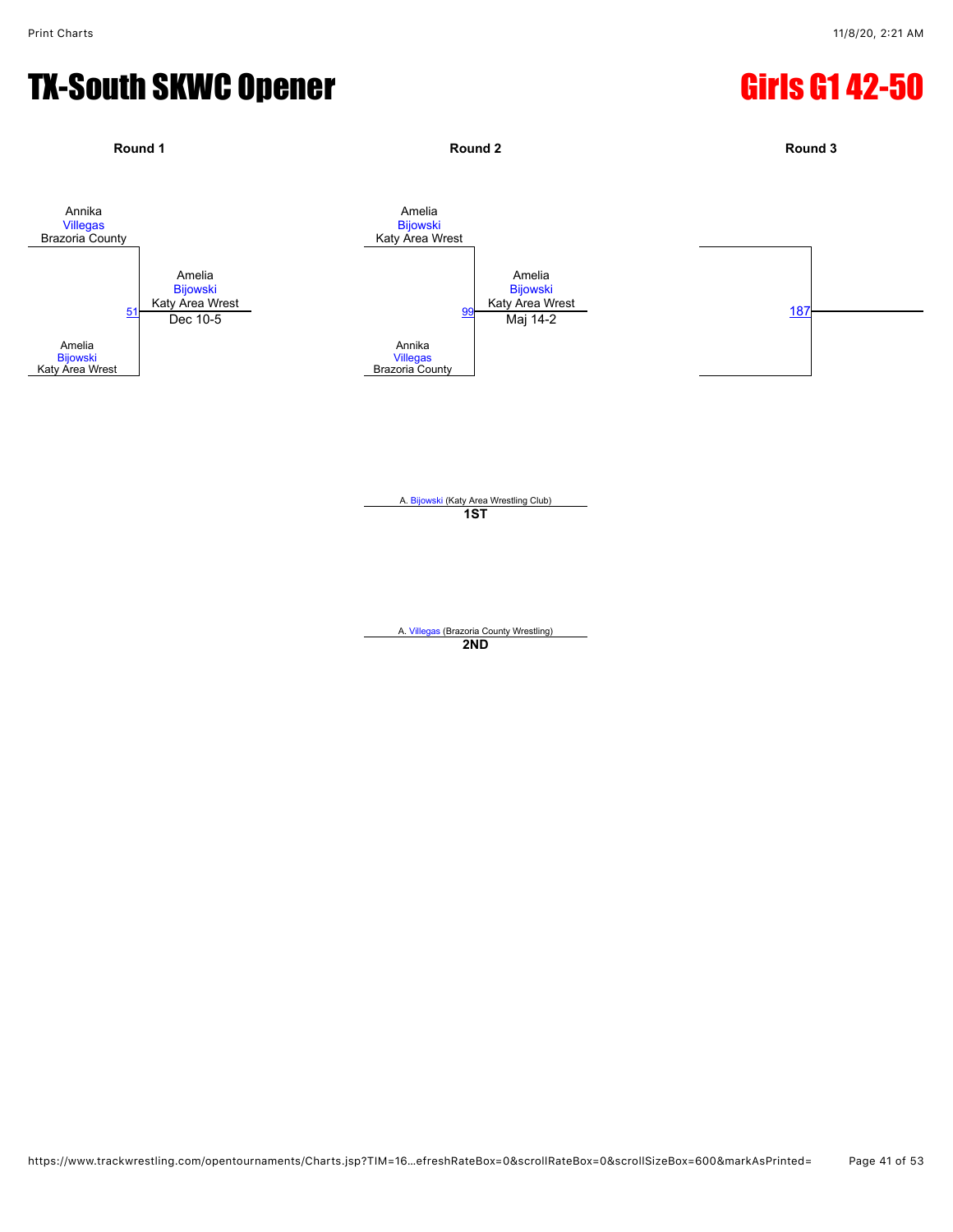#### TX-South SKWC Opener Girls G1 60-65-HWT

![](_page_41_Figure_3.jpeg)

**3RD**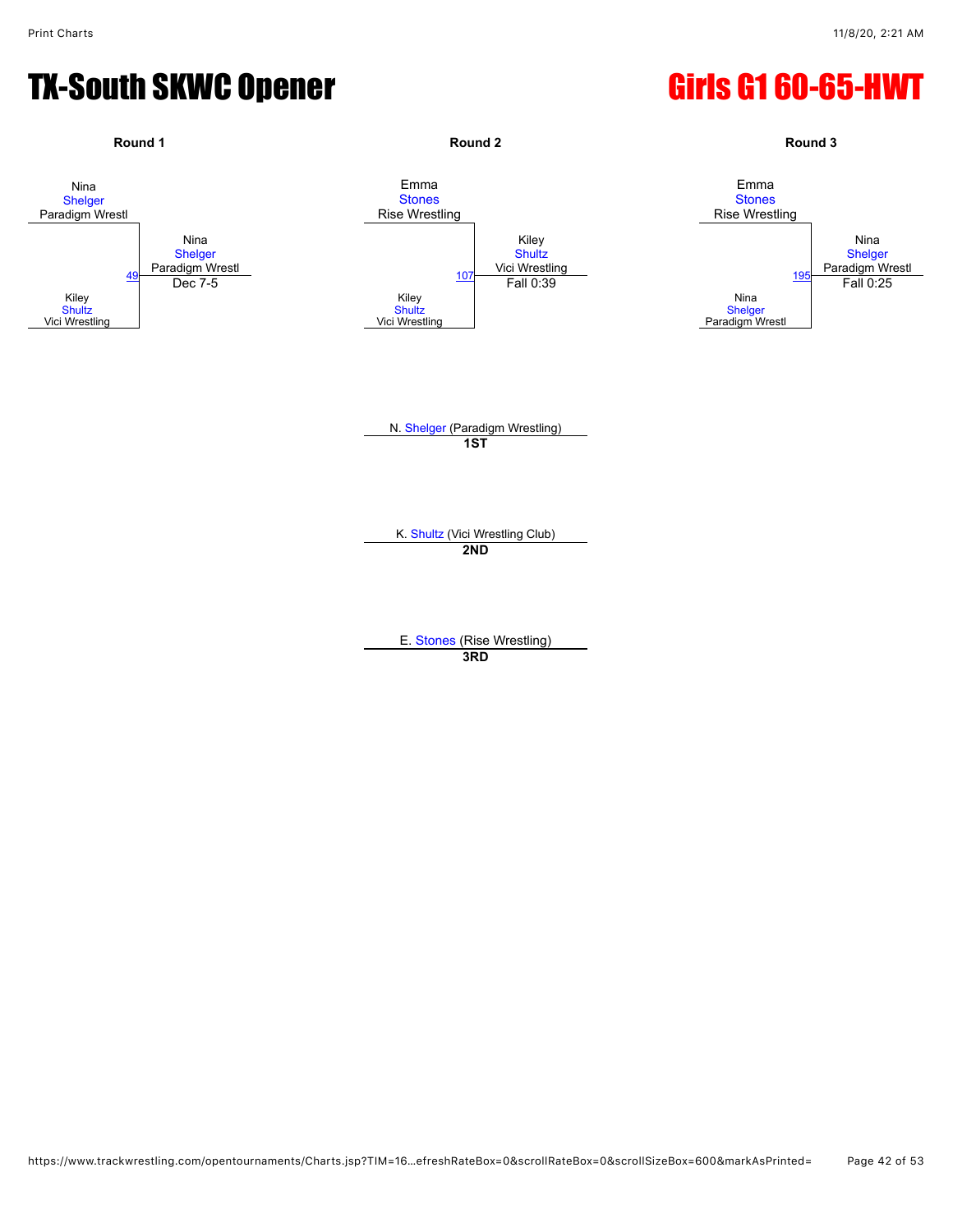#### TX-South SKWC Opener Girls G3 65

![](_page_42_Figure_3.jpeg)

K. [Dockery](javascript:viewProfile(1331288096)) (Legacy Wrestling Club) **1ST**

C. [Delcampo](javascript:viewProfile(384101135)) (Brazoria County Wrestling) **2ND**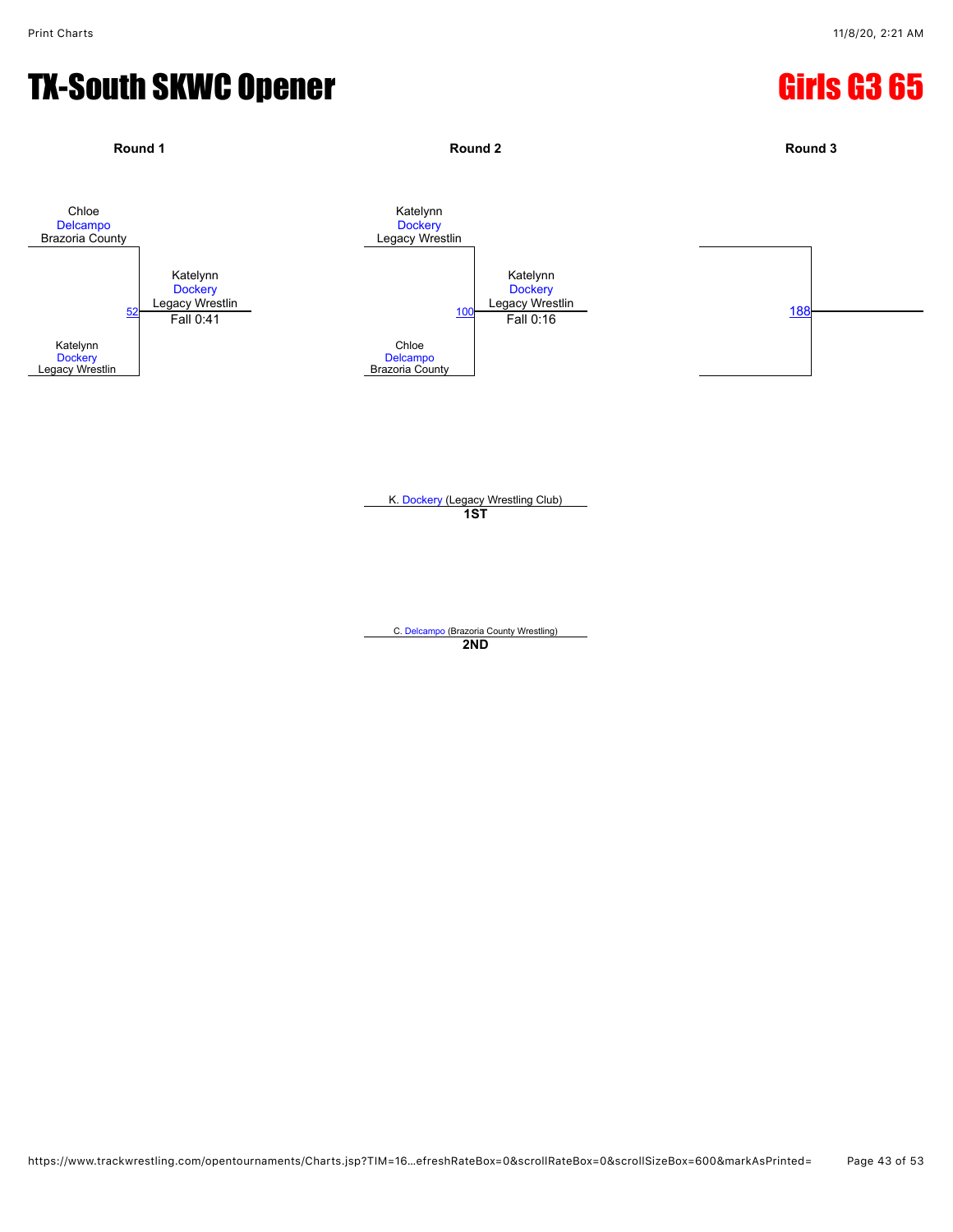## TX-South SKWC Opener Girls G3 80-85

![](_page_43_Figure_4.jpeg)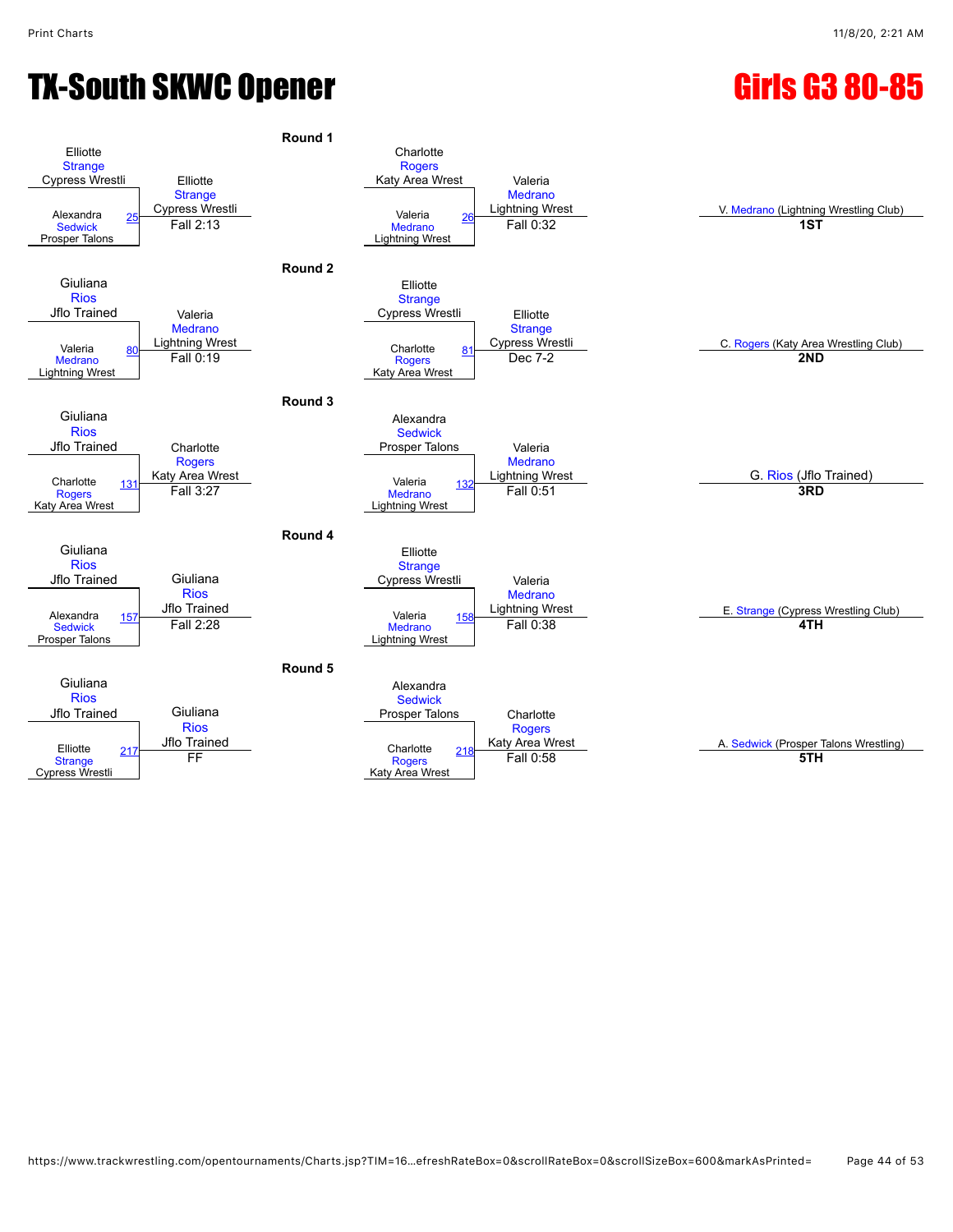#### TX-South SKWC Opener Gas Communications of Girls G3 102-118

![](_page_44_Figure_3.jpeg)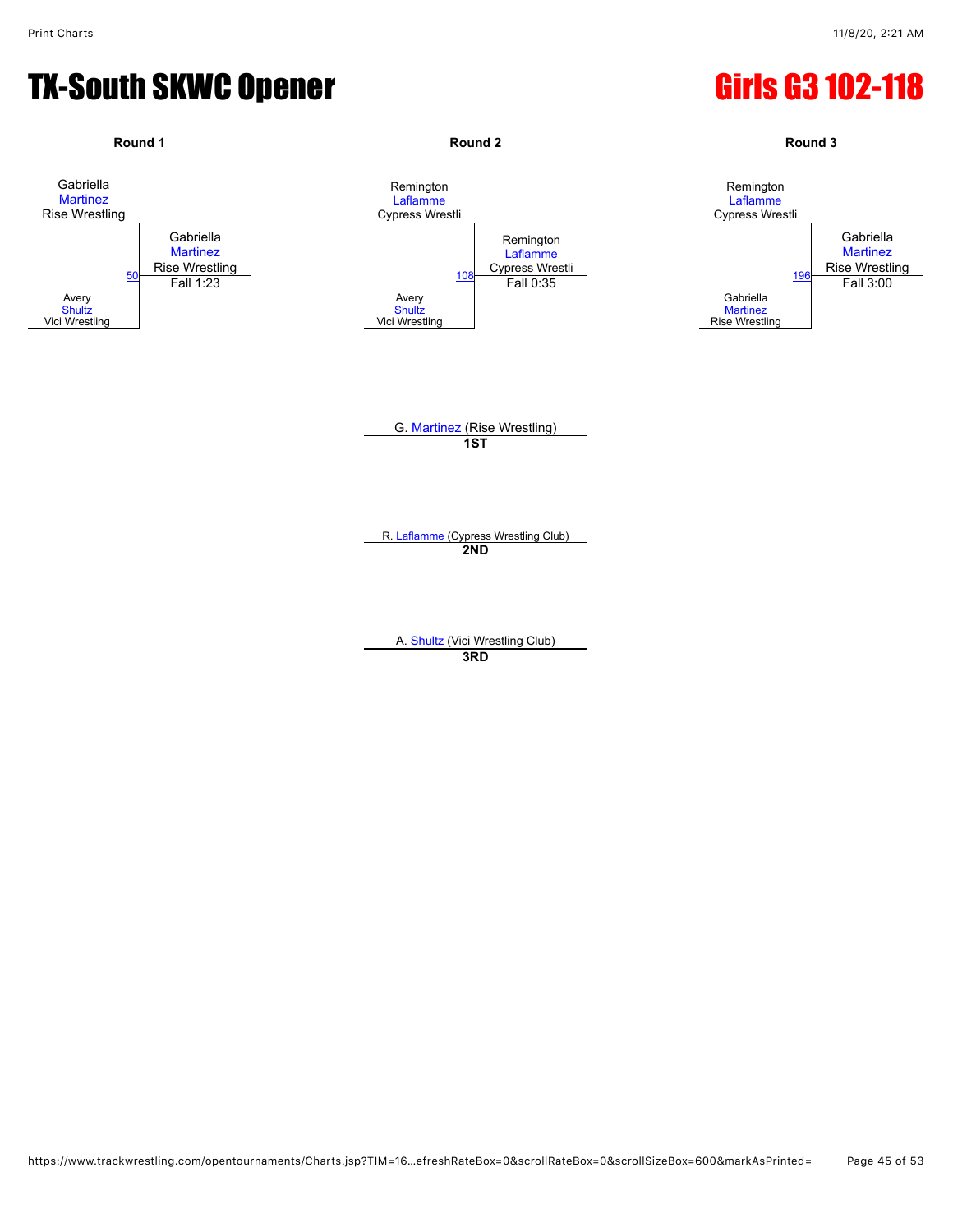## TX-South SKWC Opener Girls G4 98-105

![](_page_45_Figure_4.jpeg)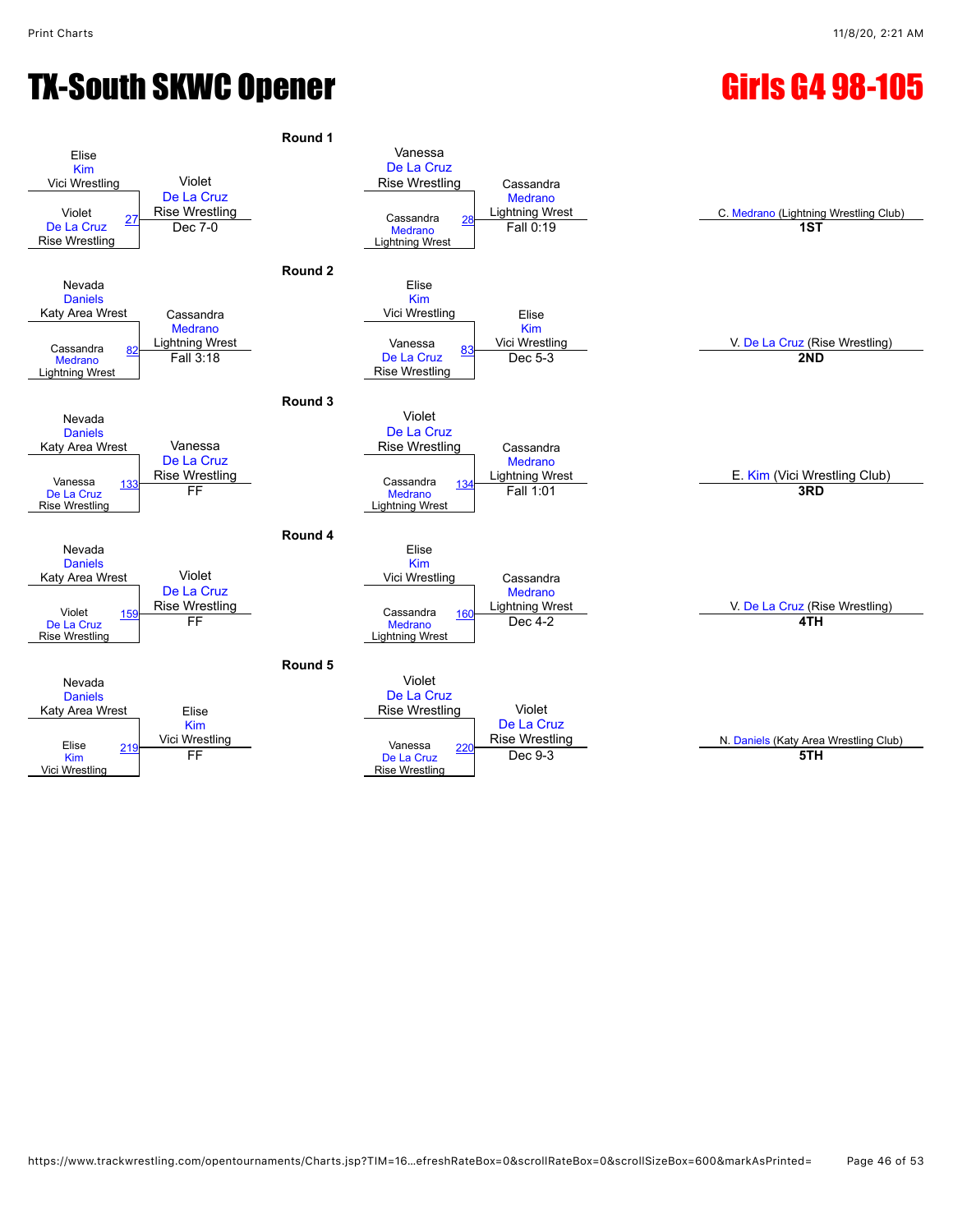# TX-South SKWC Opener G6 (HS Girls) 100-106

#### Bye Bye Bye [\\_](javascript:openBoutSheet(6,) Bye Brianna [Duncan](javascript:viewProfile(1118993096)) Boneyard Wrestling Academ B. [Duncan](javascript:viewProfile(1118993096)) B. [Duncan](javascript:viewProfile(1118993096)) O. [DeGeorgio](javascript:viewProfile(23412096)) TF 17-2 [170](javascript:openBoutSheet(14,) Bye Bye  $\frac{27}{7TH}$  170  $\ddot{\phantom{0}}$ M. [Bowlby](javascript:viewProfile(698970135)) M. [Bowlby](javascript:viewProfile(698970135)) Bye J. [Denham](javascript:viewProfile(685939135)) Jessie [Denham](javascript:viewProfile(700158135)) Clear Lake High School Wr J. [Denham](javascript:viewProfile(685939135)) Fall 1:54 Bye J. [Denham](javascript:viewProfile(700158135)) [74](javascript:openBoutSheet(5,) Dec 12-5 [113](javascript:openBoutSheet(9,) J. [Denham](javascript:viewProfile(685939135)) Malaina M. [Bowlby](javascript:viewProfile(698970135)) Rock Hill High School Wre [23](javascript:openBoutSheet(2,) [168](javascript:openBoutSheet(12,) FF [75](javascript:openBoutSheet(7,) FF [167](javascript:openBoutSheet(11,) J. [Denham](javascript:viewProfile(700158135)) Jordyn [Denham](javascript:viewProfile(685939135)) Clear Lake High School Wr 3RD B. [Chew](javascript:viewProfile(697417135)) [74](javascript:openBoutSheet(5,) B. [Chew](javascript:viewProfile(697417135)) J. [Denham](javascript:viewProfile(685939135)) 1ST [114](javascript:openBoutSheet(10,) Britain [Chew](javascript:viewProfile(697417135)) ETX Pace Wrestling Club [24](javascript:openBoutSheet(3,) J. [Denham](javascript:viewProfile(700158135)) FF Fall 1:00 B. [Chew](javascript:viewProfile(697417135)) [\\_](javascript:openBoutSheet(8,) Bye Fall 1:37 [75](javascript:openBoutSheet(7,) O. [DeGeorgio](javascript:viewProfile(23412096)) M. [Bowlby](javascript:viewProfile(698970135)) [113](javascript:openBoutSheet(9,) Bye Bye O. [DeGeorgio](javascript:viewProfile(23412096)) Fall 1:00 [169](javascript:openBoutSheet(13,) J. [Denham](javascript:viewProfile(700158135)) [114](javascript:openBoutSheet(10,) Olivia [DeGeorgio](javascript:viewProfile(23412096)) W4R Training Center [\\_](javascript:openBoutSheet(4,) B. [Duncan](javascript:viewProfile(1118993096)) J. [Denham](javascript:viewProfile(685939135)) Fall 1:44 5TH Bye  $L<sub>167</sub>$ W<sub>168</sub> J. [Denham](javascript:viewProfile(685939135)) [212](javascript:openBoutSheet(15,) 2ND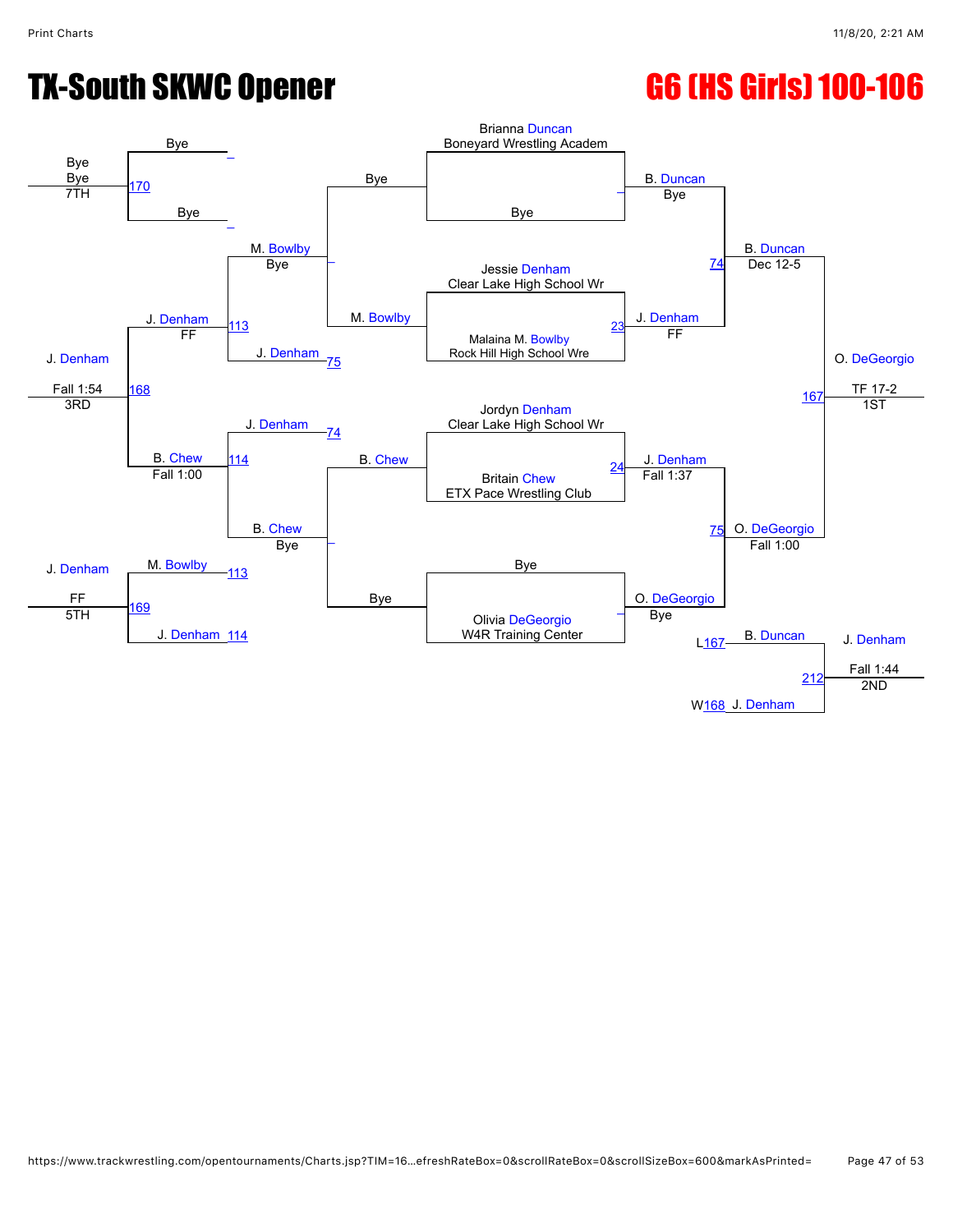## TX-South SKWC Opener G6 (HS Girls) 112

![](_page_47_Figure_4.jpeg)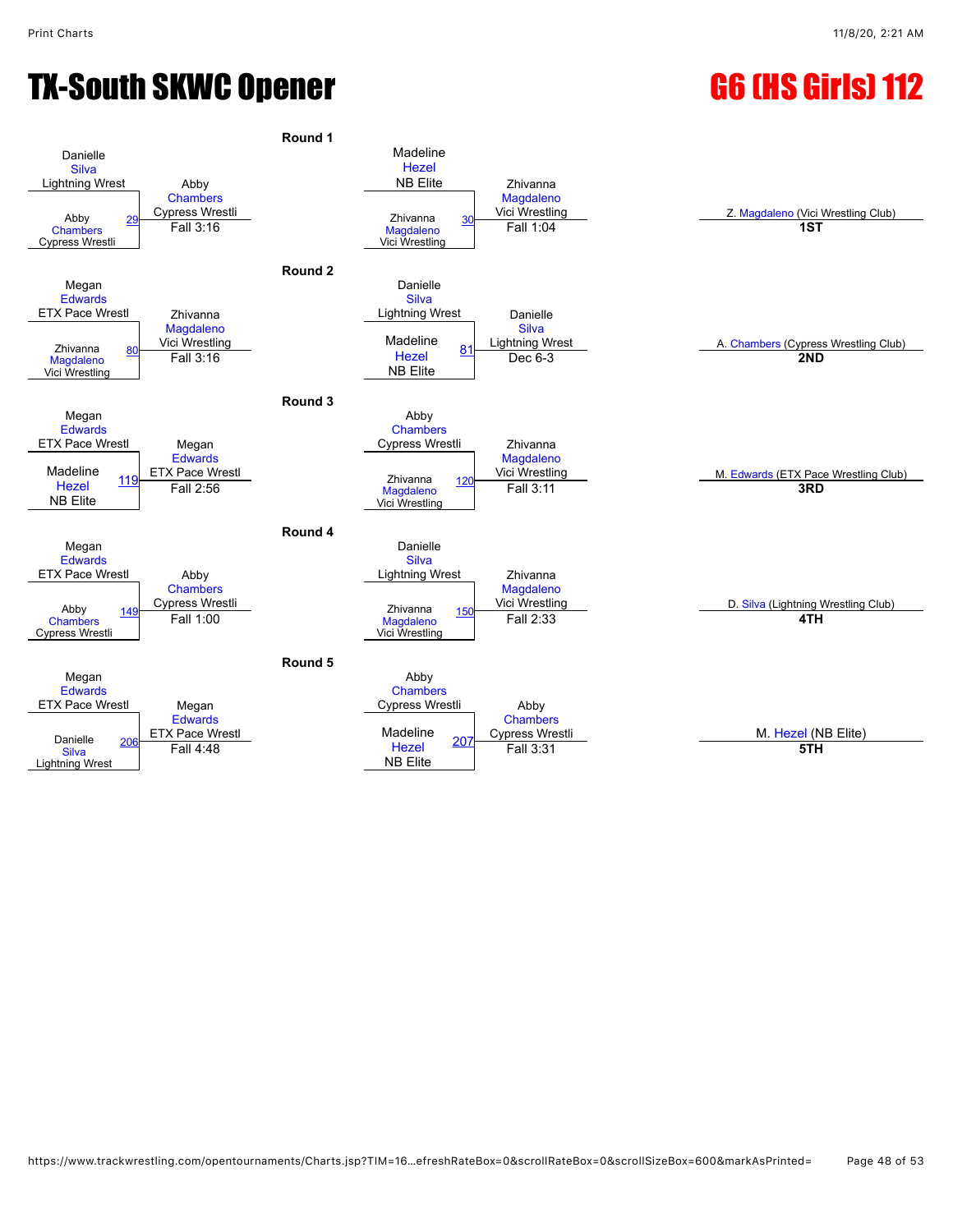### TX-South SKWC Opener G6 (HS Girls) 117-122

![](_page_48_Figure_3.jpeg)

**4TH**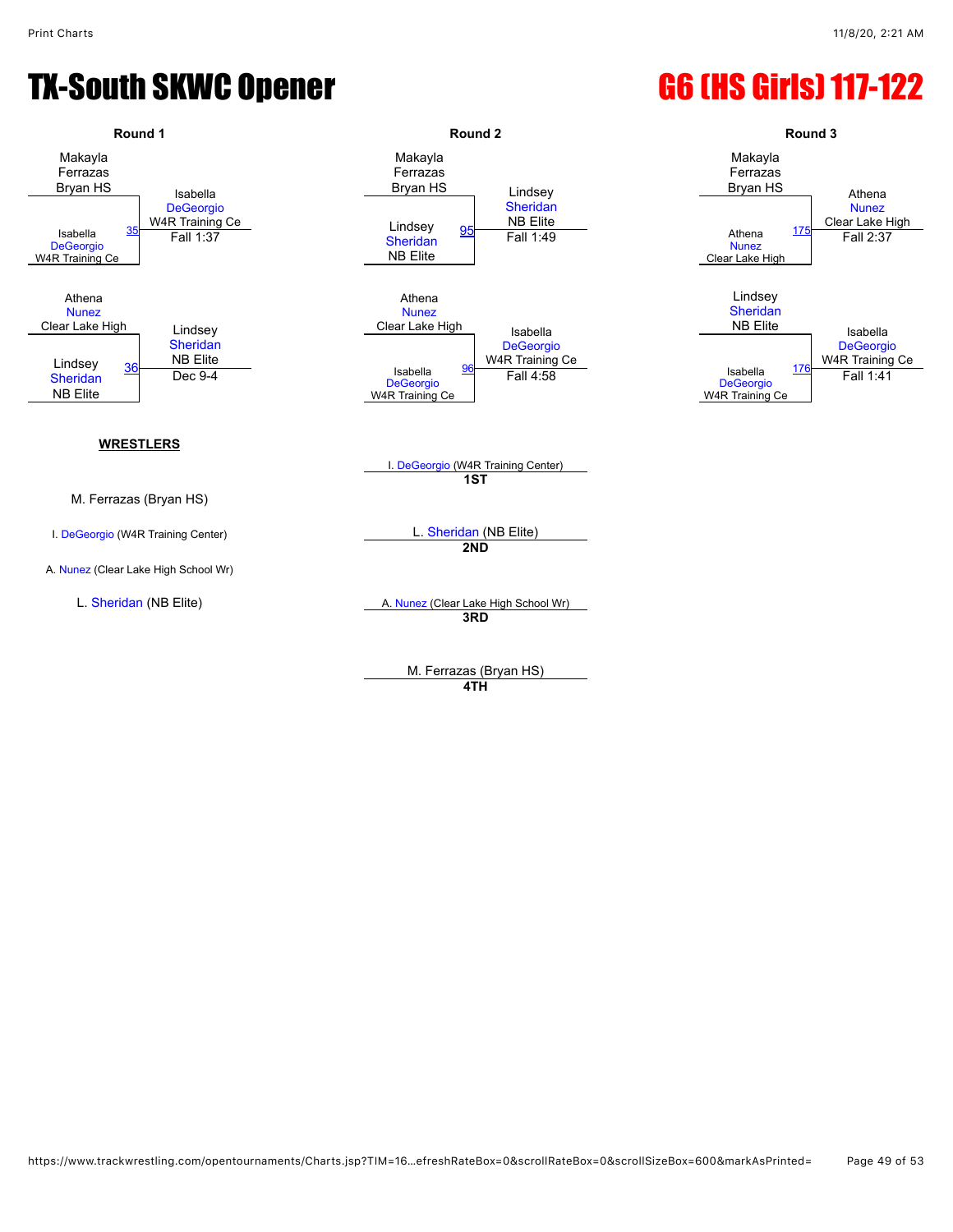## TX-South SKWC Opener G6 (HS Girls) 127

![](_page_49_Figure_3.jpeg)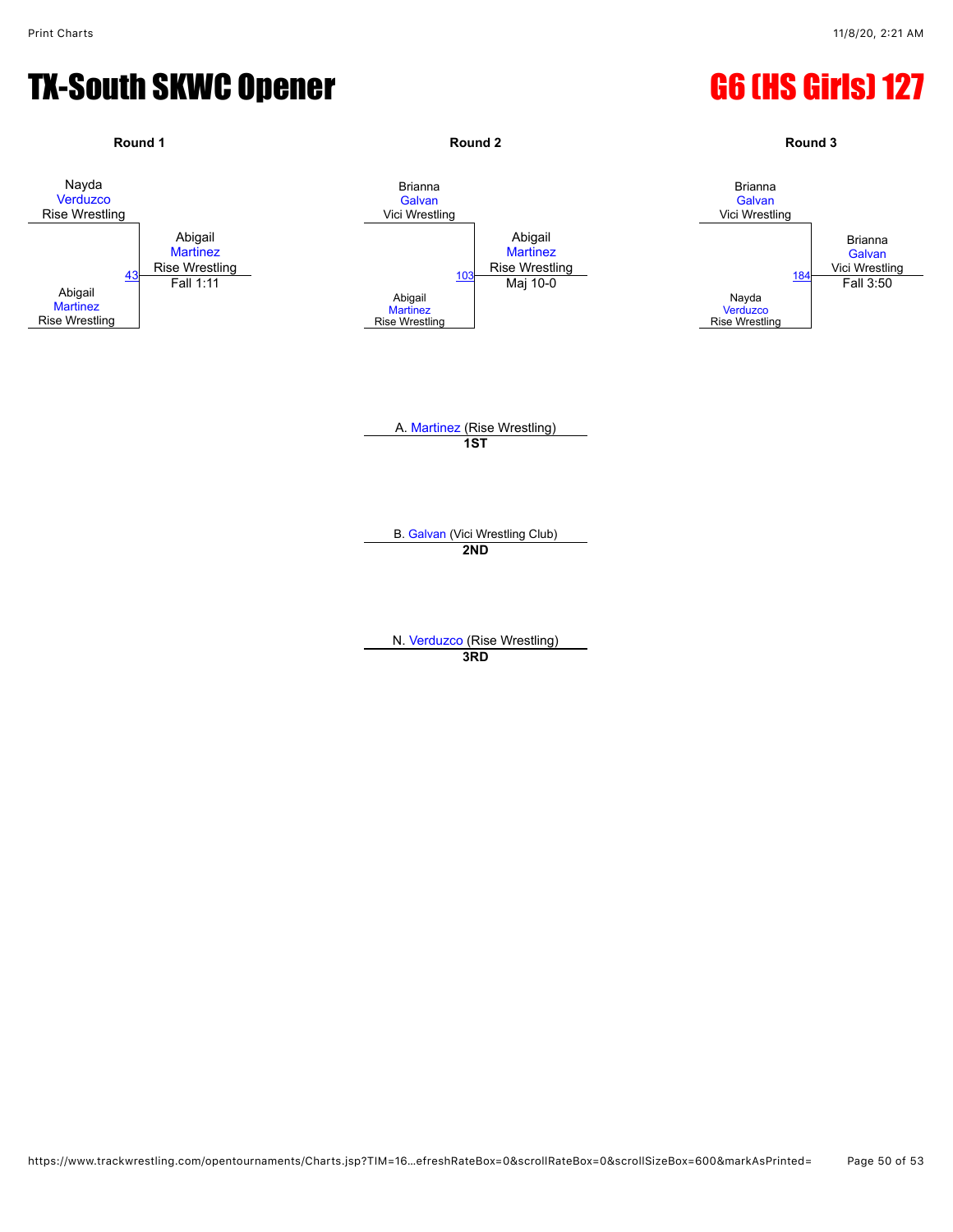#### TX-South SKWC Opener G6 (HS Girls) 132

![](_page_50_Figure_3.jpeg)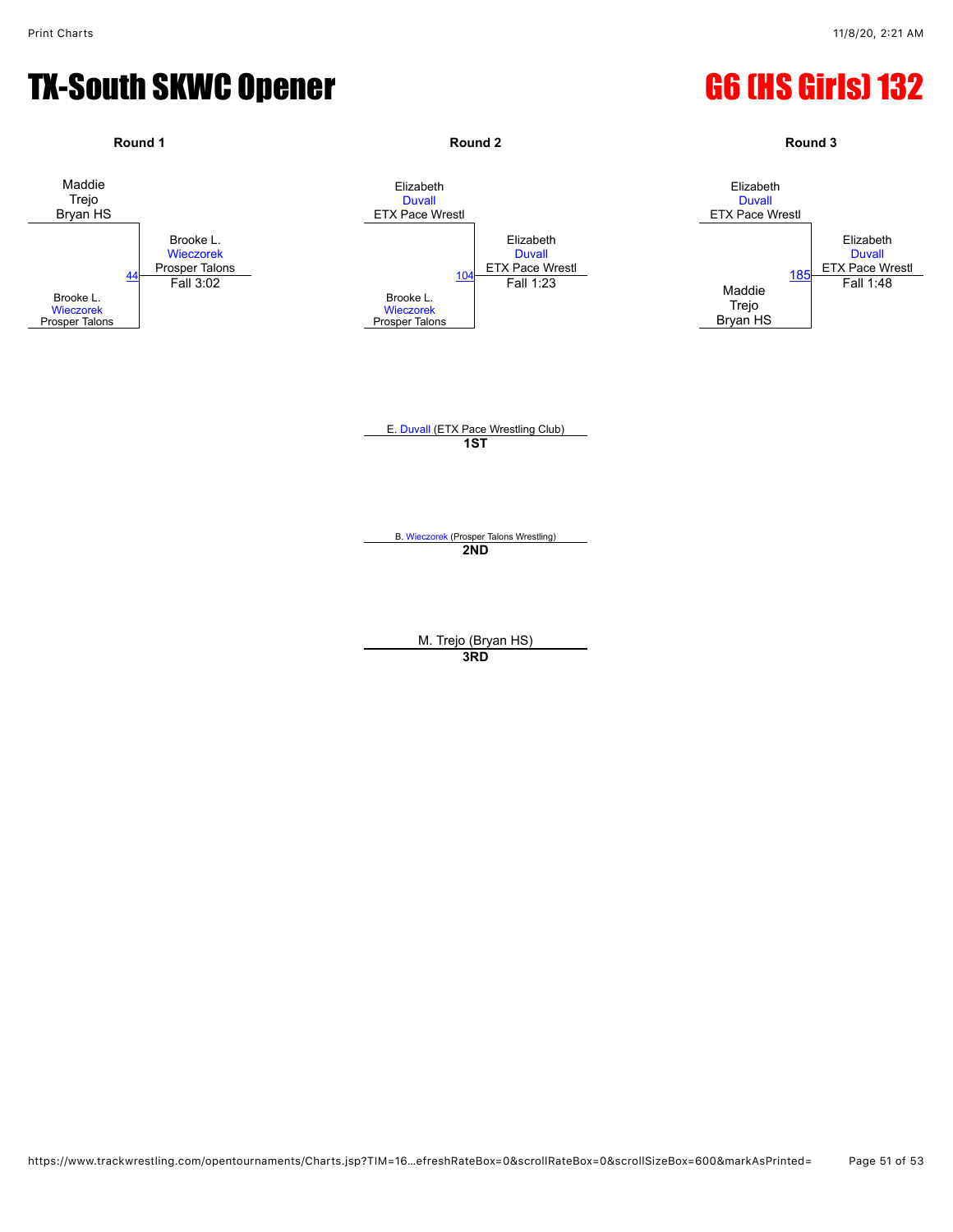## TX-South SKWC Opener G6 (HS Girls) 138-144

![](_page_51_Figure_3.jpeg)

**4TH**